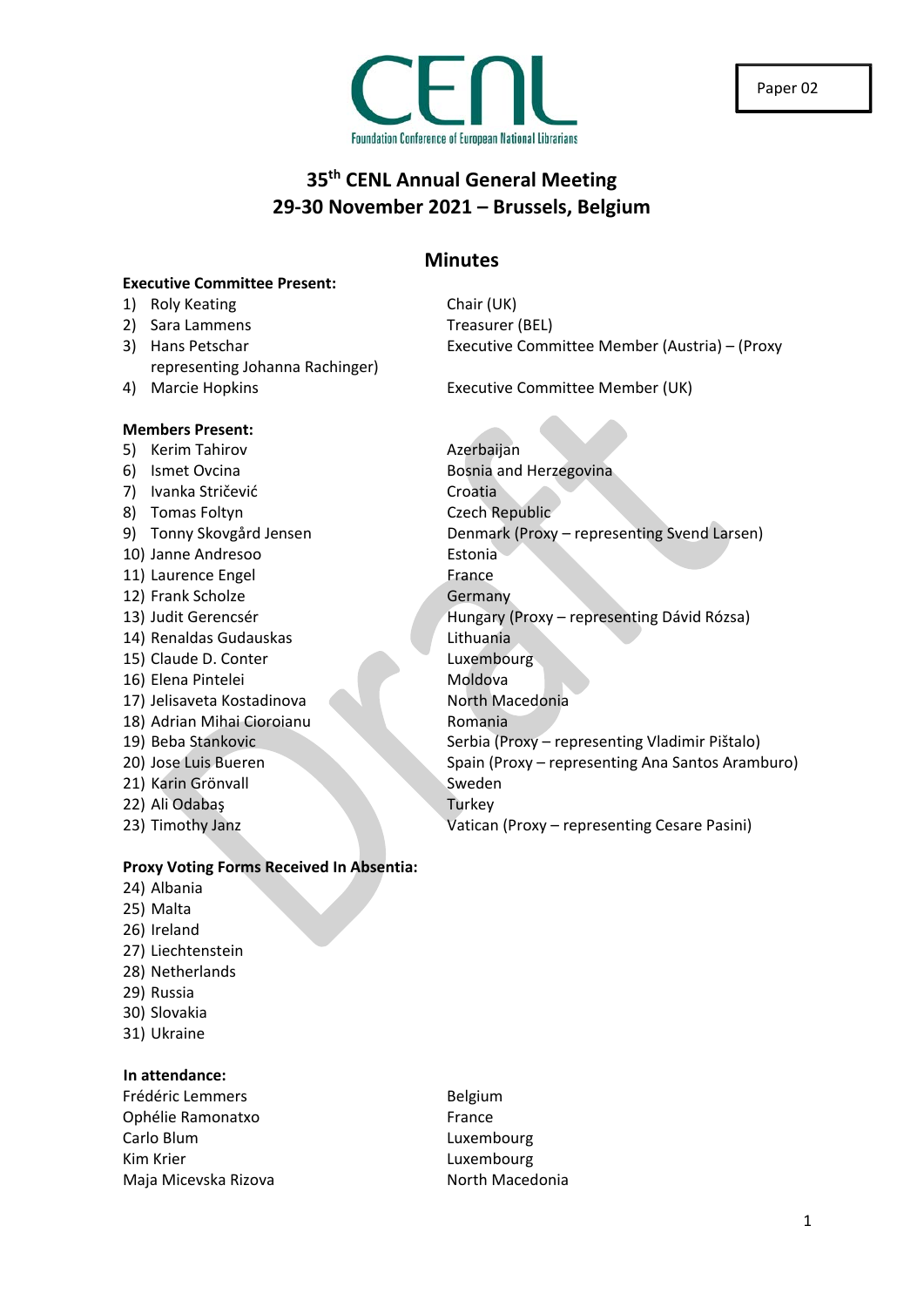Taner Beyoglu Turkey Asuman Akdemir Turkey Ebru Tokay Turkey Liz Jolly UK

### **Apologies:**

Anna Chulyan **Anna Chulyan** Armenia Johanna Rachinger **Austria (Proxy Hans Petschar)** Austria (Proxy Hans Petschar) Krasimira Aleksandrova<br>
Bulgaria Filippos Tsimpoglou Greece Ingibjörg Steinunn Sverrisdóttir **Ingibjörg Steinunn Sverrisdóttir Ingiland** Sandra Collins **Ireland (Proxy Roly Keating)** Andris Vilks Latvia Cheryl Falzon Malta (Proxy Roly Keating) Dragica Lompar **Montenegro** Montenegro Aslak Sira Myhre Norway Tomasz Makowski **Poland** 

Amina Shah Scotland Viljem Leban Slovenia Damian Elsig Switzerland

**CENL Secretariat in attendance:** Cecile Communal CENL Secretariat (minutes)

**Invited external speakers:**

Piro Misha **Albania** (Proxy Laurence Engel) Svend Larsen Denmark (Proxy Tonny Skovgård Jensen) Dávid Rózsa **Magazitar Hungary (Proxy Judit Gerencsér)** Wilfried Oehry **Liechtenstein (Proxy Roly Keating)** Lily Knibbeler Netherlands (Proxy Ali Odabaş) Vadim Duda Russia (Russian State Library) – (Proxy Sara Lammens) Pavel Tereschenko Russia (Boris Yeltsin Presidential Library) – (Proxy Sara Lammens) Vladimir Gronsky Russia (National Library of Russia) – (Proxy Sara Lammens) Vladimir Pištalo Serbia (Proxy Beba Stankovic) Katarina Krištofová Slovakia (Proxy Sara Lammens) Ana Santos Aramburo Spain (Proxy Jose Luis Bueren) Lyubov A. Dubrovina Ukraine (Proxy Kerim Tahirov) Cesare Pasini Vatican (Proxy Timothy Janz)

Anthony Agotha **European Commission** Lorena Aldana **Climate Heritage Network** Sally Chambers **Royal Library of Belgium** Ann Van Camp **Royal Library of Belgium** 

**Observers from the Royal Library of Belgium Organising Committee:** Carolien Mertens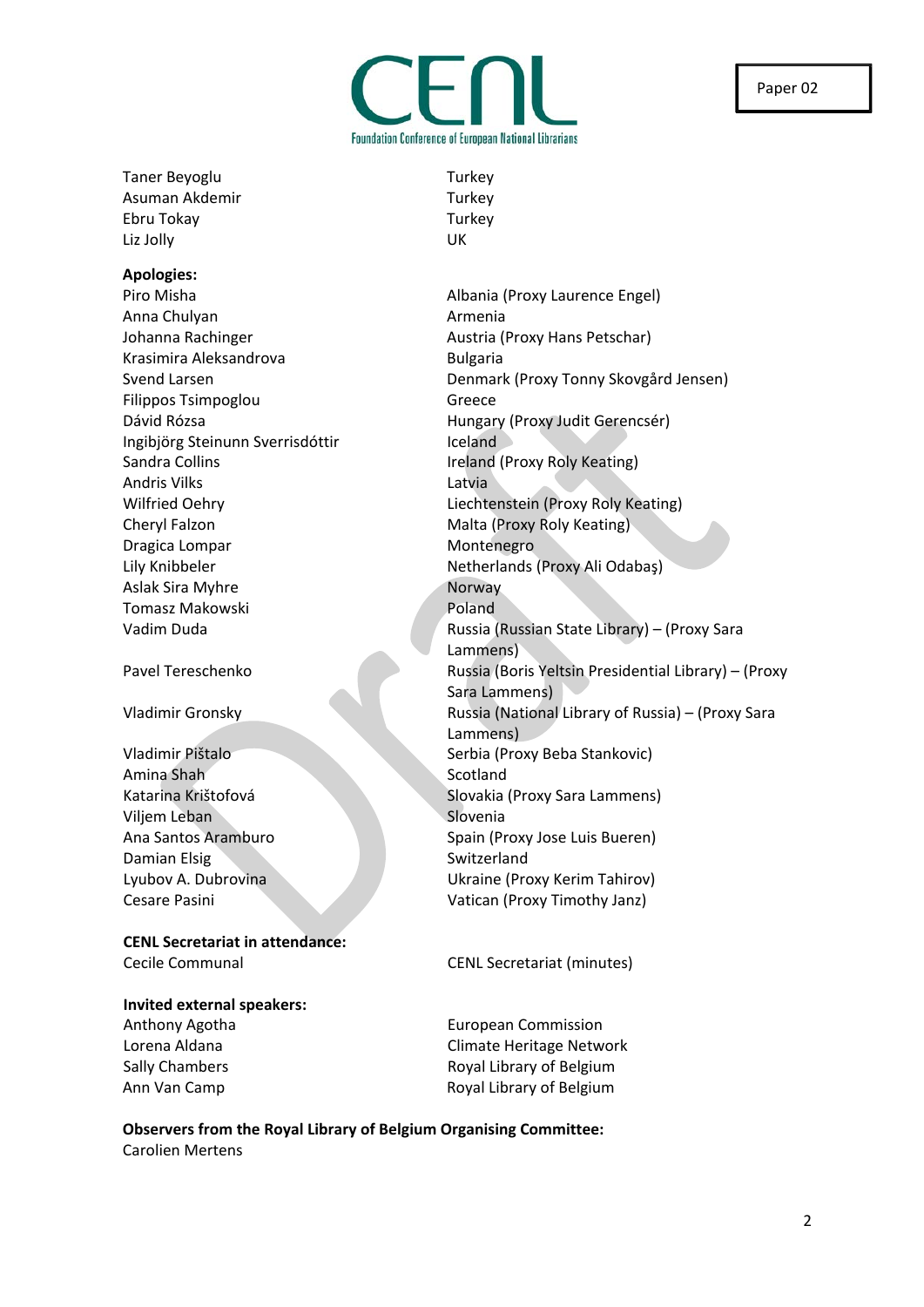

### **DAY 1 – MONDAY, 29 NOVEMBER**

#### **1. Arrival and registration**

CENL members arrived in the Skyroom of the Royal Library of Belgium at 8.45am.

### **2. Welcome from CENL Chair - Roly Keating**

Sara Lammens (SL) welcomed the delegates and thanked the KBR team for their outstanding work to make everyone safe.

Roly Keating (RK) thanked SL for her warm welcome. He explained that it's been a long journey to this meeting as it was delayed twice. RK thanked the whole KBR team: Sandra Godfroid, Christine Piessens, Carolien Mertens and Koen Magerman, as well as the British Library team. The EC received apologies from Katarina Krištofová and Sandra Collins.

RK encouraged members to tweet about the conference.

All members introduced themselves to the group.

#### **3. Approval of Minutes 2020**

*Paper 02*

RK referred members to the minutes of the 2020 AGM held online, which had been circulated as Paper 2 in advance of this AGM.

RK called for a vote for approval of the minutes by show of hands. 28 members voted in favour of the approval of the minutes, with no corrections or comments, and these were formally adopted as an accurate record of proceedings.

### **4. Matters arising from Minutes**

RK explained that despite careful planning, the EC's hopes of meeting in person for the 2020 Annual General Meeting were disappointed by the ongoing pandemic, but the EC was thrilled to see so many members at the virtual conference.

While this format can never fully replace the pleasures and benefits of physical meetings, it nonetheless delivered on a rich programme of speakers and provided for some much needed exchange.

### **5. CENL Executive Committee elections – Ratification**

*Paper 03*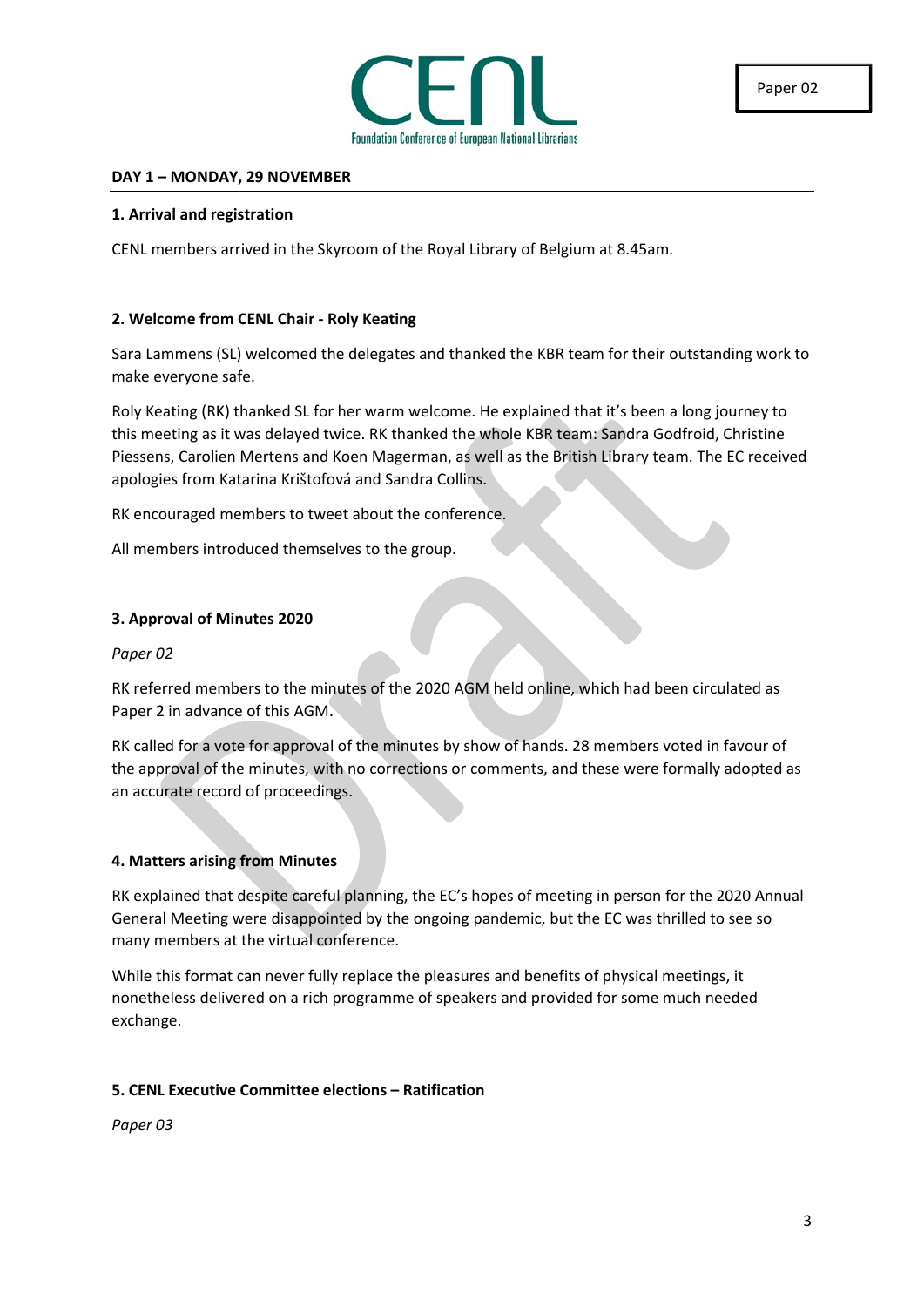

Between April – June 2021, the CENL Board of Directors voted for the future CENL Executive Committee members for the term 2021 - 2024. The election was undertaken online and the process was successful with 8 nominations and 37 members taking part in the vote.

Although the larger number of Executive Committee members might pose some administrative challenges, a larger geographical representation is a very positive step.

The British Library will be stepping down from the Secretariat as a result of this vote. RK congratulated in particular Frank Scholze (FS), the new Chair, Janne Andresoo (JA) elected as Vice Chair and Karin Grönvall (KG) as Treasurer. RK mentioned that he was also delighted that Hans Petschar (HP) and Sara Lammens (SL) have been elected for an additional term ensuring continuity with the current Executive Committee. RK congratulated all the other elected Executive Committee members. FS and the new Executive Committee will start their duties on Tuesday 01<sup>st</sup> December 2021.

The Board of Directors officially ratified the election.

FS said he was very honoured to be part of such a long history of CENL and was looking forward to learning from all members and continuing the great work that the BL has done. FS thanked the BL team for all their work on the transition.

### **6. Revised fee model**

### *Paper 04*

RK explained that in 2016, CENL developed a new methodology to calculate and structure the membership fees, which has been in place ever since. Five years later the Executive Committee advised that it would be best practice to undertake a review of the fee levels ahead of the transition of the Secretariat to another library at the end of 2021. The Executive Committee further argued that a regular review of membership fees was in the spirit of fairness to all national libraries, taking into account changes in individual circumstances.

The review of fee bands was carried out by the same British Library Finance team which devised the 2016 review, using the same models and formulae as in 2016. The model divides member libraries into six fee bands based on the Gross National Income per capita using the Purchasing Power Parity method (GNI PPP) of each country and the operational budget of each library. The team updated information on national libraries' operational budgets as well as GNI PPP per capita information for each country.

The changes mean that 23 libraries will pay less, 14 libraries will pay the same as before, and 11 libraries will have their fees increased. In consideration of the financial difficulties experienced by many libraries during the coronavirus pandemic, the EC proposed to delay membership fee increases only by one year, introducing fee increases from 1 January 2023. Fee reductions would be applied from 1 January 2022.

In the event of a successful vote, CENL members would have a time window of 3 weeks to contact the CENL Secretariat in case they wish to discuss the data used for the calculation of their fees.

This motion proposed to: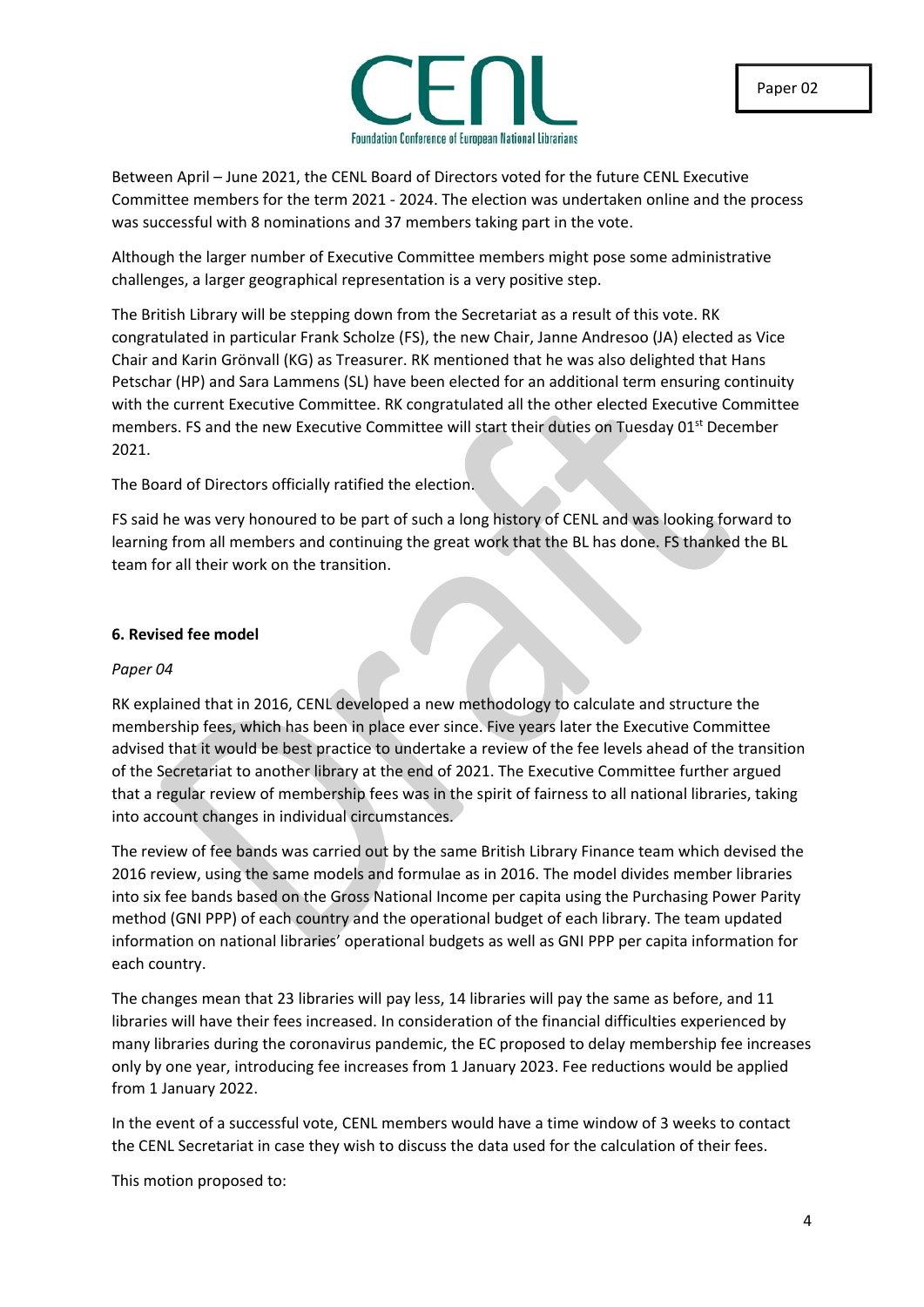

- $\triangleright$  Adopt the revised fee structure, based on the current fee calculating model. Changes will come into effect from 1 January 2022 and will be in place until the next review.
- $\triangleright$  Delay any fee increase by one calendar year, i.e. fee increases will come into effect on 1 January 2023.

RK called for a vote, by secret bulletin, to approve the proposed revised fee model. 27 members voted in favour of approving the revised fee model, 1 against and 2 abstained.

### **7. CENL Annual Report – Highlights**

### *Paper 05*

It has been another busy year for the CENL Secretariat based at the British Library and led by Marcie Hopkins (CENL Secretary). The team worked closely with the Executive Committee this year and RK went through some of the highlights of their achievements. 2021 will mark the end of the current Executive Committee's term and the Secretariat successfully ran elections for the new Executive Committee members online with eight CENL member nominations. This strong interest in actively engaging with CENL demonstrated the ongoing regard CENL members have for the organisation.

The Executive Committee met on five occasions over the course of the year: August 2020 via Zoom; December 2020 via Zoom; March 2021 via Zoom; June 2021 via Zoom and September 2021 via Zoom. The meetings covered a number of topics to further the strategic priorities of CENL, including CENL's focus on supporting its members during the Covid-19 pandemic.

RK talked about the Erland Kolding Nielsen grant. CENL introduced the grant in January 2017 to celebrate the enormous contribution Erland Kolding Nielsen made to the development of European libraries throughout his long and distinguished career as Director General of the Royal Library in Denmark from 1986-2017. One grant was awarded to the British Library in 2020. Two grants were awarded in 2021 to the National Library of Estonia and the National Library of Bosnia and Herzegovina. The reports of all the grants can be found on the CENL website. The next call for EKN grants applications will be in January 2022.

The CENL's Skills and Knowledge Exchange Bursary programme was launched for members in 2017 for individual bursaries up to the value of €1,000 per application. The bursaries can be used for:

- Visiting a national library for face-to-face mentoring and shadowing to learn new skills and share experiences;

- Attending a training event run by other members;
- Running a workshop for members to attend and share best practice;
- Preparing a webinar or online event for members.

Unfortunately, due to travel restrictions caused by Covid-19, the activities of two bursaries awarded in 2019 were postponed. A recent successful bursary [not included in the Annual Report], was received by the National Library of Bosnia & Herzegovina. Ismet Ovcina (IO) visited the National Library of Montenegro in October, to meet with the new Director to exchange publications and to discuss possible projects between the two libraries. There is currently an underspend on the bursary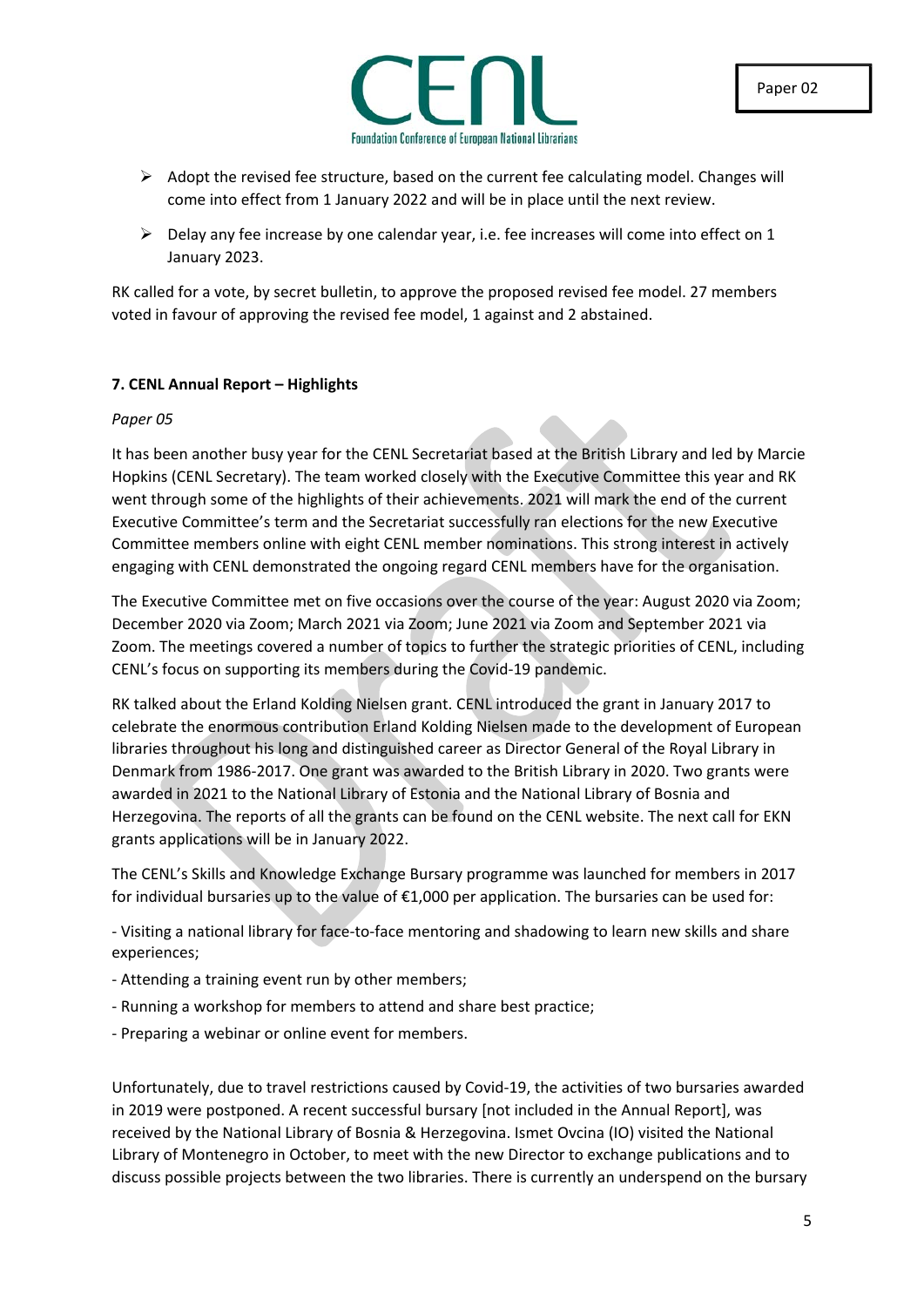

budget, so RK encouraged all CENL members to apply for these bursaries now that travelling is becoming possible again. The full reports of the bursaries are available on the CENL website.

In the Spring and Summer of 2020, national libraries partially re-opened their doors to a different world. Covid-19 and lockdowns had a huge impact on the financial stability of many national libraries and created many new challenges in how they welcome their readers and make collections available digitally. Drawing on underspent funds from the 2020 budget, the CENL Executive Committee decided to launch a new temporary fund called 'Covid-19 Support Fund' to help CENL members respond to immediate challenges connected to the Covid-19 crisis, and offer support to adapt and reimagine ways of working together for the longer-term future.

Five grants of €2,500 were awarded to the national libraries of Bosnia and Herzegovina, Croatia, Latvia, Moldova and Romania to purchase equipment such as sterilisation equipment or digital equipment to make their services and information available online to their users. RK also announced that the EC decided to extend the grant for another year and two grants have been awarded to the National Library of Malta and the National Library of Moldova.

In the Summer of 2020, the killing of George Floyd and the Black Lives Matter movement also challenged to the ways in which library institutions have been collecting, researching and telling stories. Drawing on underspent funds from the 2020 budget, the CENL Executive Committee decided to launch a new fund called 'Hidden Stories' to support projects designed to collect, preserve, research and highlight stories by, and related to, communities underrepresented in our national collections, ensuring that their stories are preserved for future generations.

A grant of €2,500 was awarded to the National and University Library in Zagreb to create a virtual multilingual exhibition that will take visitors on a journey through the history of the Rroma minority, their culture and tradition. RK also announced that the EC recently awarded two more Hidden Stories grants of €5,000 to the National Library of North Macedonia for a project to enrich its LGBTQ+ publications and to the National Library of Serbia to record and preserve women's experiences of the pandemic.

RK gave an update on webinars. In 2020, CENL launched its first webinar series, with webinars taking place exclusively for CENL members. These webinars provided an opportunity to hear directly from CENL members and learn about the challenges they are facing and how they are addressing them, as well as from external speakers who bring new ideas and experiences.

The first webinar took place in December 2020 and focused on 'Diversity and inclusion in national libraries' with a keynote by playwright and author Bonnie Greer followed by a panel with Sandra Collins, Karin Grӧnvall and Cecile Communal. The recording of the webinar can be watched on the CENL Youtube page.

The second CENL webinar took place in February 2021 and focused on 'The Role of Libraries in Engaging Users of Regional and Minority Languages' and was hosted in collaboration with NAPLE's Minority Languages Working Group. The recording of the webinar is also available on the CENL Youtube page.

The most recent webinar, in November 2021, was on 'Cultural Programming: Recent Case Studies from National Libraries' with Adiba Imash Ismayilova from the Azerbaijan National Library, Dragan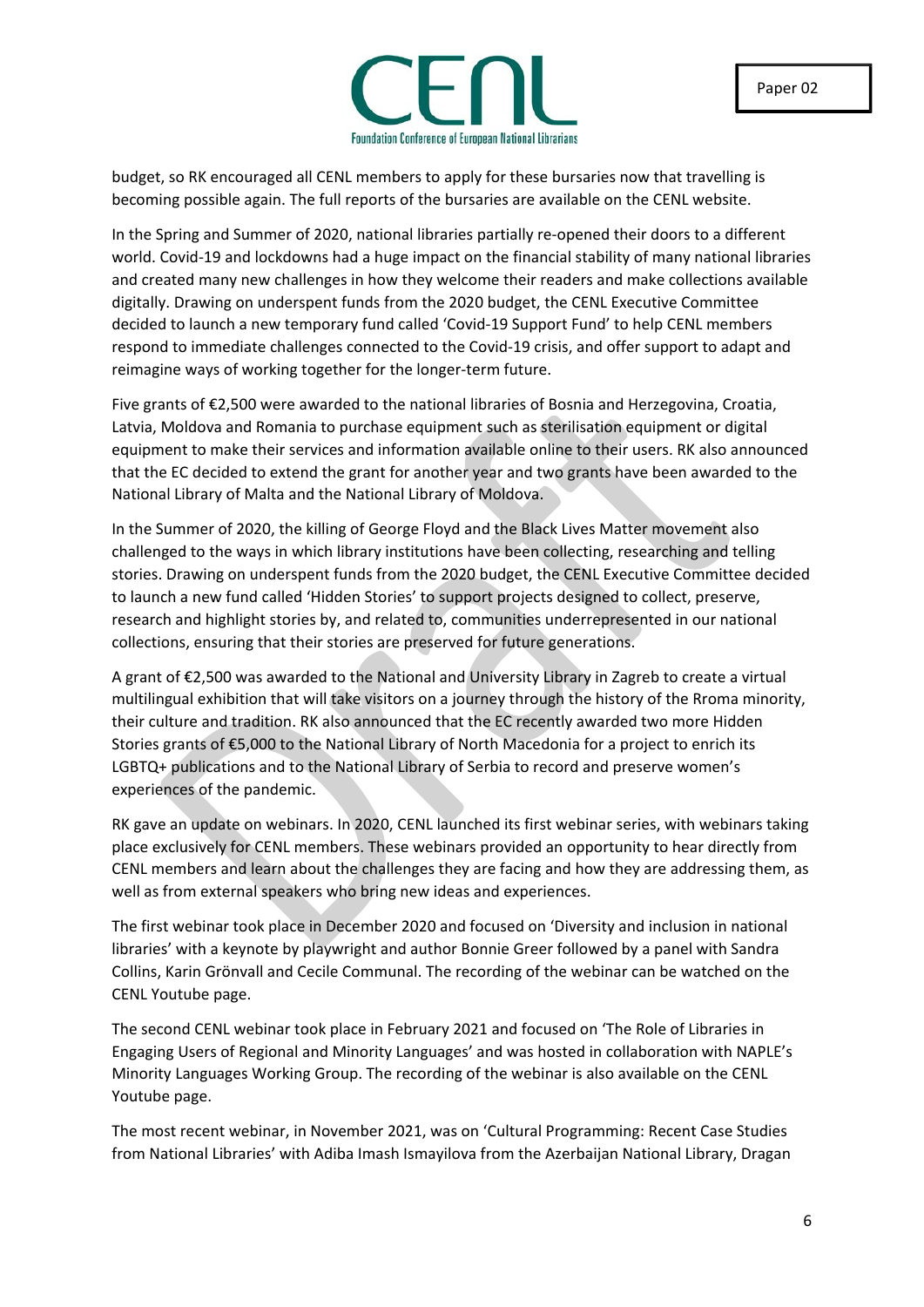

Purešić from the National Library of Serbia and Dragana Koljenik from the National and University Library in Zagreb.

RK suggested to the new Executive Committee that webinars should perhaps continue as they are a really helpful initiative for members to share ideas and bring case studies together. RK thanked all members involved in the webinars.

The Secretariat continued to work closely and support the three CENL Network Groups: Books and Audiences Network Group; Artificial Intelligence Application Network Group and Copyright Network Group. Throughout the year the CENL Secretariat continued on the delivery of the CENL Communications and Strategy Plan for 2020-21 with a focus on the website, Twitter and the newsletter.

CENL welcomed 10 new members this year. RK mentioned the directors who couldn't join the AGM:

- Mr Vladimir Pištalo, Director of the National Library of Serbia
- Ms Amina Shah, Director of the National Library of Scotland
- Mr. Vladimir Gronskii, Director of the National Library of Russia
- Ms Anna Chulyan, Director of the National Library of Armenia
- Mr Stefano Campagnolo, Director of the National Central Library of Rome
- Mr Dávid Rózsa, Director of the National Library of Hungary

RK reflected on the six years of Secretariat by the British Library: six years of Secretariat meant 26 Executive committees to chair in 11 different countries. RK took this opportunity to thank all the members of the Executive Committee over the past 6 years for all their work and extremely valuable contributions. The team is really proud to have organised 6 AGMs, which represents 64 papers and 129 pages of minutes so far.

Supporting CENL members has been at the heart of the Secretariat's work. Three new grants were created: the Erland Kolding Nielsen grant in 2017 and more recently the Hidden Stories grant and the Covid-19 Support grant. In addition, over the past 6 years, the Executive Committee also distributed over €17,000 in bursaries to members for skills & knowledge exchanges.

CENL welcomed a new member last year, the National Library of Scotland. Three new network groups were also created to encourage CENL members to collaborate, exchange and learn from each other on artificial intelligence, book exhibitions and copyright.

The Secretariat launched the new CENL website in November 2019. Since the launch, over 60,000 users have visited the website and it has generated over 173,000 page views. The Secretariat was very active with the website by publishing over 200 news items in two years. It has become a journal for the library community and creates an overview of activities on the continent. The Secretariat was also active on Twitter publishing over 350 tweets to promote the activities of the CENL members.

RK thanked everyone who has contributed to the CENL activities.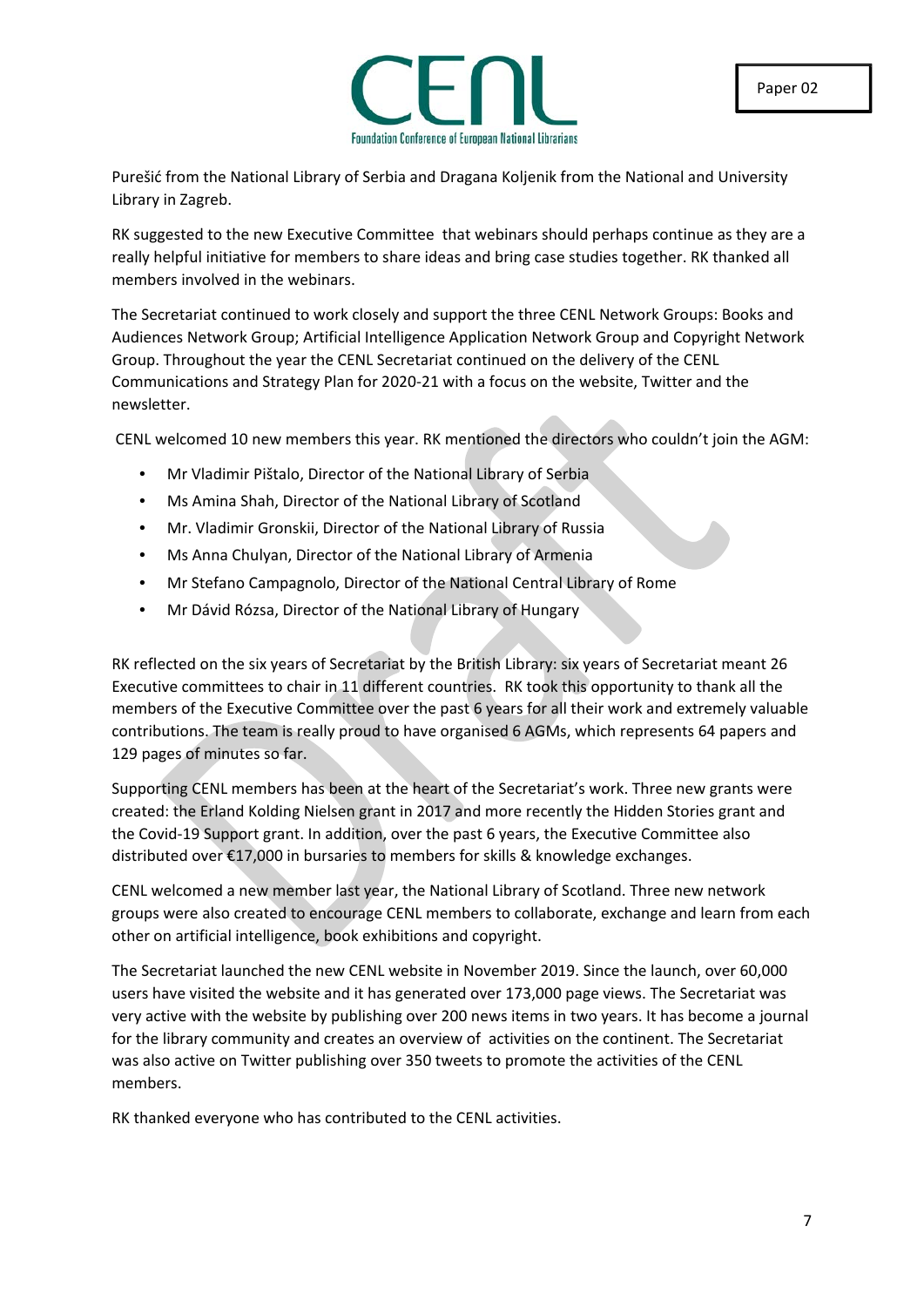

### **8. Treasurer's report**

#### *Paper 06*

SL introduced the treasurer's report by explaining that in October 2020, the CENL Secretariat was notified that, due to the lack of an agreement between the United Kingdom and the European Union in relation to the UK's exit from the EU, Lloyds Bank would close the bank account. After extensive research into alternatives, the CENL Secretariat found a solution and opened a new bank account with ING in the Netherlands. As a result, CENL had to close the CENL 2 account and transfer the remaining funds into the CENL 1 account before closing the Lloyds bank account, resulting in a major transfer of funds to the CENL 1 account.

SL started with an update on the 2020 budget. SL showed the funds in the CENL 1 membership account.

| 2020 Budget                           |                     | leardsties Conference of Surgean Retinnal Li |
|---------------------------------------|---------------------|----------------------------------------------|
| Cash Balance - Account 1              |                     |                                              |
| <b>CENL</b> account 1                 | <b>Bank Balance</b> |                                              |
|                                       |                     |                                              |
| Opening bank balance as at 01.01.2020 | 674 712€            |                                              |
| <b>Total Income</b>                   | 209 634€            |                                              |
| Less Expenses                         | 108 340€            |                                              |

The income on the CENL 1 account comes from the membership fees and transfers from the CENL 2 account.

SL showed:

|                              | 2020 Budget        |                      |                                  |  |  |
|------------------------------|--------------------|----------------------|----------------------------------|--|--|
|                              | Income – Account 1 |                      |                                  |  |  |
| <b>CENL budget 2020</b>      | <b>Budget</b>      | <b>Actual Income</b> | <b>Balance</b>                   |  |  |
|                              |                    |                      | remaining as of<br>end of Dec 20 |  |  |
| Membership fees              | 116,500€           | 112 750 €            | $-3750€$                         |  |  |
| Transfer from CENL account 2 | 23.390€            | 96 884 €             | +73 494 €                        |  |  |

Income on Account 1 comes mainly from the membership fees. One member settled their 2019 fee in early 2020. Two members did not pay their 2020 fees but they were settled in 2021. The remainder of the income comes from a first transfer of €23 390 from the CENL 2 reserve account and another transfer of €73 494 in December when the account got closed.

SL showed: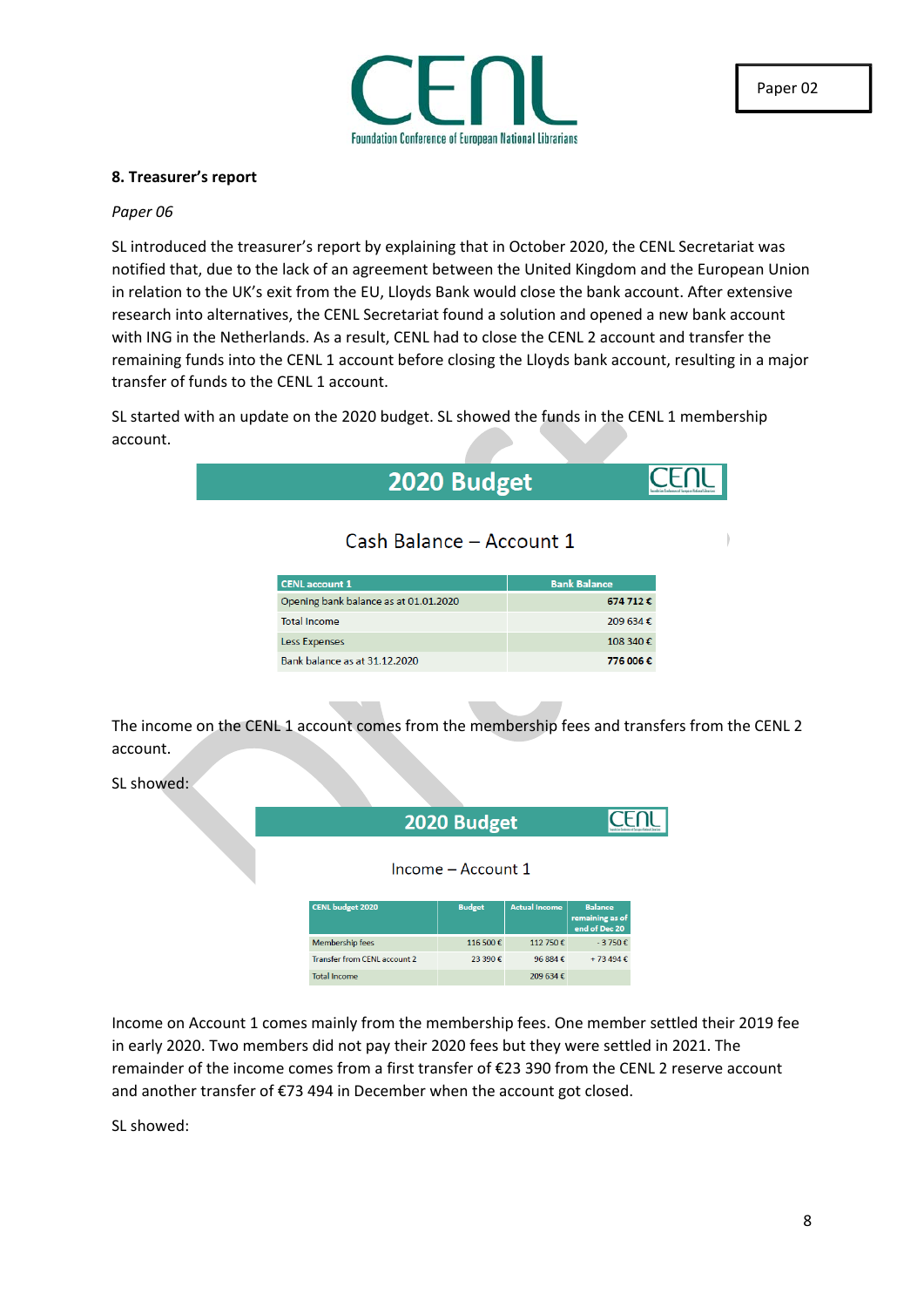

# 2020 Budget



### Expenses - Account 1

| <b>CENL budget 2020</b>                                                                                                       | <b>CENL budget 2020</b><br>(agreed at 2019)<br>AGM) | <b>Revised CENL budget</b><br>2020 (agreed via<br><b>Email by EC)</b> | <b>Actual Expenses</b> | <b>Balance</b>              |
|-------------------------------------------------------------------------------------------------------------------------------|-----------------------------------------------------|-----------------------------------------------------------------------|------------------------|-----------------------------|
| <b>Financial support AGM</b>                                                                                                  | 9 000€                                              | 9000€                                                                 | 0€                     | 9 000€                      |
| <b>Travel costs speakers</b>                                                                                                  | 4 000€                                              | 4 000€                                                                | 1693€                  | 2 307 €                     |
| Skills & knowledge exchange<br><b>Bursary Programme</b><br>٠<br>Covid-19 Support Fund<br>٠<br><b>CENL Working Groups</b><br>٠ | 20 000 €<br>- 6<br>15 000 €                         | 10 000€<br>10 000€<br>15 000€                                         | 8016<br>89496<br>3238€ | 9 199€<br>1051€<br>11 762 € |
| <b>Erland Kolding Nielsen grant</b><br><b>Hidden Stories Fund</b>                                                             | 25 000 €                                            | 15 000€<br>10 000€                                                    | 9000E<br>2 000€        | 6000E<br>8 000€             |
| <b>CENL</b> website<br>· Maintenance costs<br>• Content                                                                       | 5.000.6<br>9 500 €                                  | 5.000.6<br>9500€                                                      | 5.785.6<br>12973€      | $-785E$<br>$-3473C$         |
| <b>Banking costs</b>                                                                                                          | 1 290€                                              | 1290€                                                                 | 363€                   | 927€                        |
| Audit and legal costs                                                                                                         | 6 600€                                              | 6 600€                                                                | 9 489 6                | $-2889E$                    |
| <b>CENL Secretariat</b>                                                                                                       | 52 000 €                                            | 52 000€                                                               | 52,000€                | 0€                          |
| Other office costs                                                                                                            | 2 500 €                                             | 2500€                                                                 | 2.0496                 | 451€                        |
| <b>Total Expenses</b>                                                                                                         | 149 890 €                                           | 149 890€                                                              | 108 340 €              | 41 550€                     |

SL presented the details of some of the expenses for the CENL 1 Account:

- Because of the pandemic, several budget lines were showing an underspend. For example, there was a very low take-up of the bursaries. Therefore, the Executive Committee agreed in July 2020 to re-allocate €10,000 of the €20,000 budget to create a new 'Covid-19 Support Fund' to support CENL members badly affected by the virus. And €8,949 was spent on five Covid-19 grants.

- Only one EKN grant was awarded by the Executive Committee in 2020 to the British Library. Therefore, there was an underspend of €10,000 on that budget line. The EC agreed in July 2020 to re-allocate the €10,000 to create a new 'Hidden Stories Fund' to support projects to collect, preserve, research and celebrate the untold stories from and by underrepresented communities in the CENL libraries' national collections.

- The website costs were higher than expected as the contract of the agency worker was extended for the whole year, as well as the technical support for the website by Brother.

- Total planned budget was €149 890. Actual expenses came to €108 340. So there was a final positive balance of €41 550.

SL showed cash balance on Account CENL 2: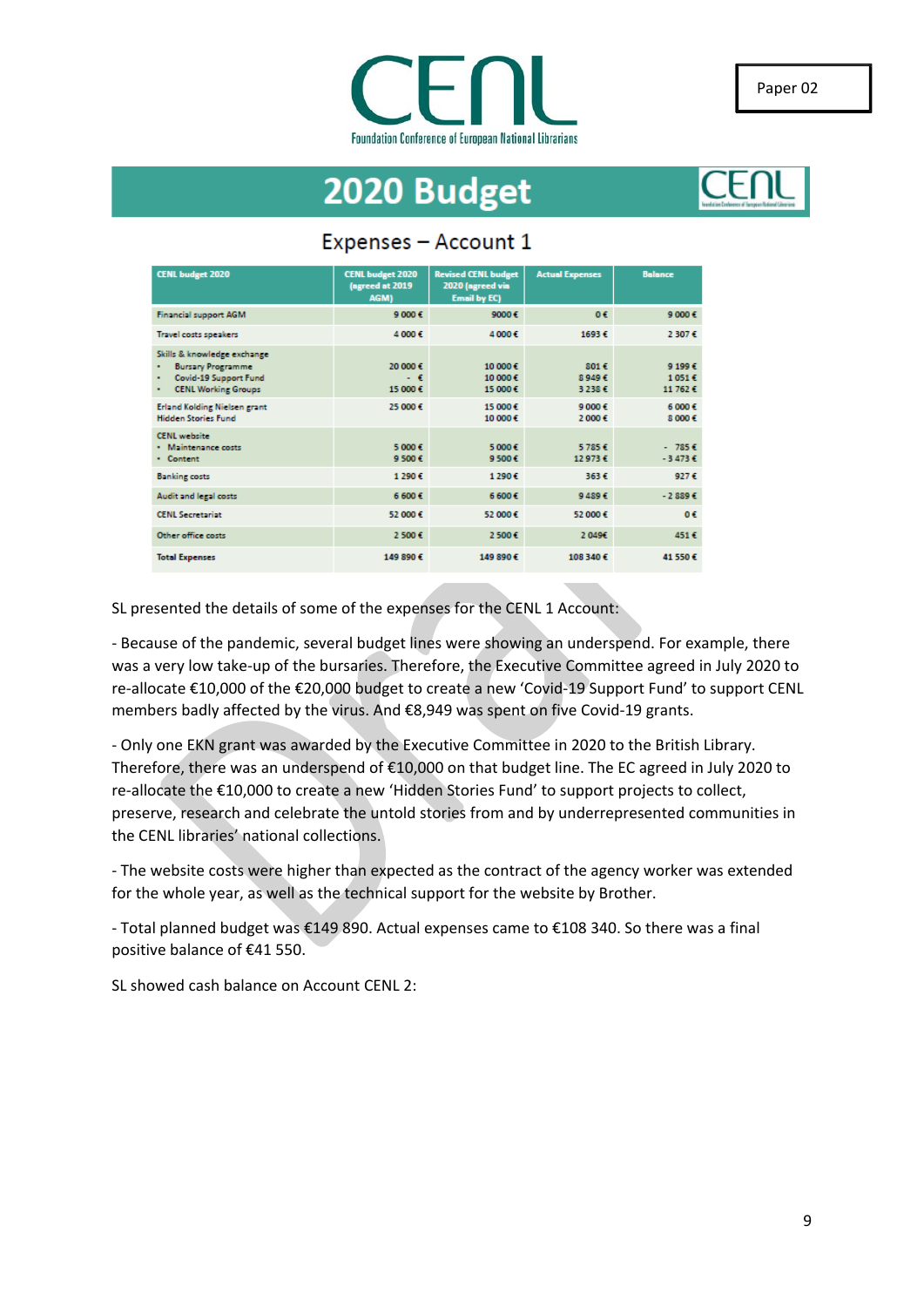

# 2020 Budget



## Cash Balance - Account 2

| <b>CENL</b> account 2                 | <b>Bank Balance</b>  |
|---------------------------------------|----------------------|
| Opening bank balance as at 01.01.2020 | 96 924 $\varepsilon$ |
| <b>Total Income</b>                   | 28€                  |
| Less Expenses                         | 96.952 $\epsilon$    |
| Bank balance as at 31.12.2020         | 0€                   |

Due to the closure of the CENL bank account with Lloyds, the funds held in the CENL 2 account were transferred to the CENL 1 account ahead of the closure of both accounts. An amount of €73,493.65 was transferred on 01 December 2020. The €28.05 income relates to a refund of charges to close the accounts. The CENL 2 account was closed on 01 December 2020.

The Audit was prepared remotely by RSM auditors including the financial statements for 2020. The audit was finalised on 14 April and signed off by the EC on 09 June.

SL gave an update on the 2021 budget up to late October 2021.

SL showed the cash in the CENL account:

# 2021 Budget

# Cash Balance

| <b>CENL account 1 - LLOYDS</b>        | <b>Bank Balance</b> |
|---------------------------------------|---------------------|
| Opening bank balance as at 01.01.2021 | 776 006€            |
| <b>Total Income</b>                   | 0€                  |
| Less Expenses                         | 776 006€            |
| Bank balance as at 31.10.2021         | 776 006€            |

| <b>CENL - ING</b>                     | <b>Bank Balance</b> |
|---------------------------------------|---------------------|
| Opening bank balance as at 01.01.2021 | 0€.                 |
| <b>Total Income</b>                   | 898 540 €           |
| Less Expenses                         | 93 693 $\epsilon$   |
| Bank balance as at 31.10.2021         | 804 847 €           |

CENL now holds all the funds in the CENL ING account.

SL showed: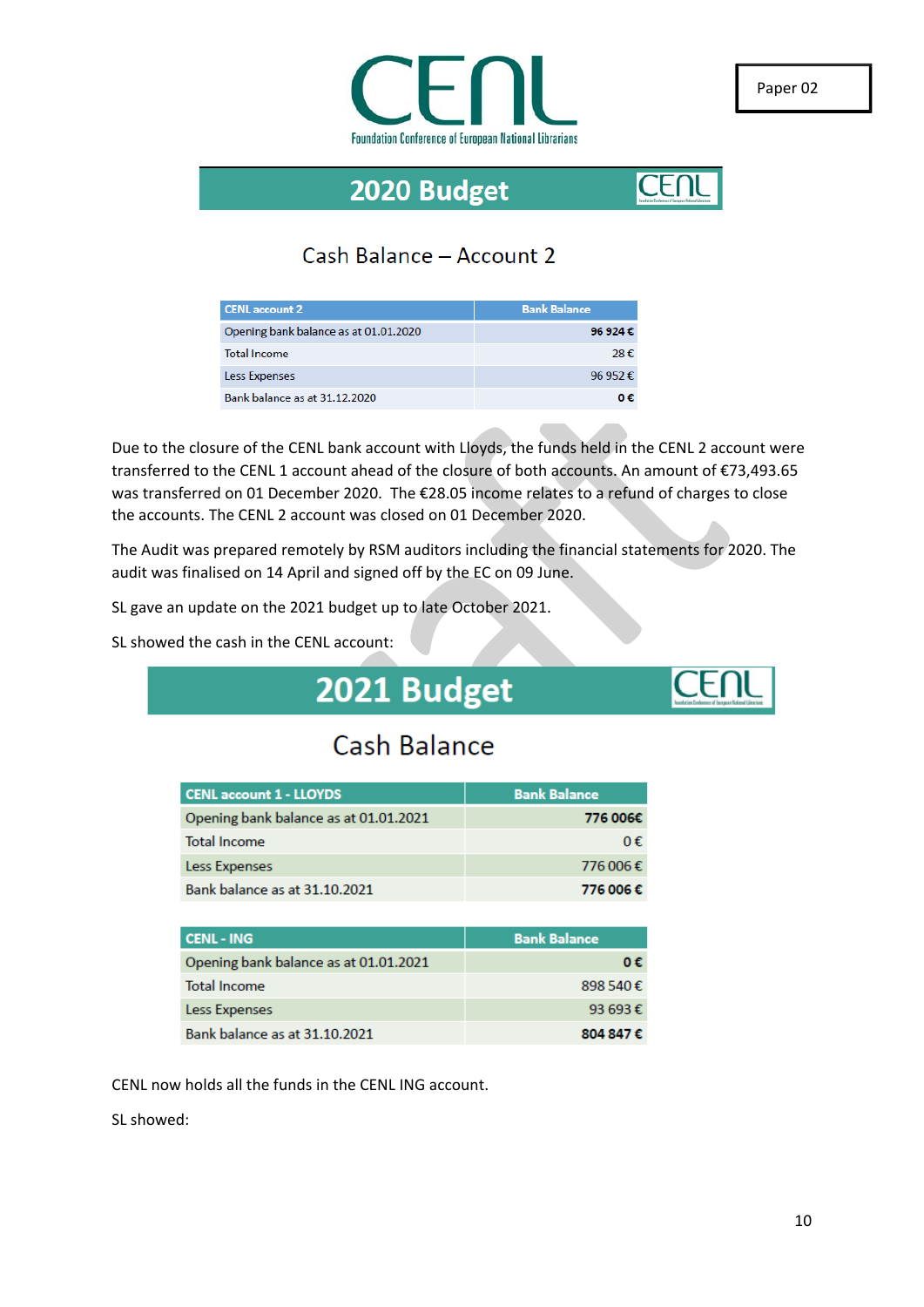

# 2021 Budget



### Income - Account 1

| <b>CENL budget 2020</b>                      | <b>Budget</b> | <b>Actual Income</b> | <b>Balance remaining as</b><br>of mid-Sept 2020 |
|----------------------------------------------|---------------|----------------------|-------------------------------------------------|
| Membership fees                              | 119 500€      | 122 500 €            | $+3000 \text{€}$                                |
| <b>Transfer from reserves</b>                | 23 390€       | 23,390€              | -€.                                             |
| EKN 2019 Funds carried over                  | 5 000 €       | 5 000€               | $-\epsilon$                                     |
| CENL network groups 2020 budget carried over | 11 762 €      | 11 762 €             | -€.                                             |
| <b>Total Income</b>                          | 159 652€      | €162 652             | $+3000 \text{€}$                                |

Income comes mainly from the membership fees – 48 members had paid their fee by late October and two members settled their 2020 fees.

SL showed:

# 2021 Budget



## Expenses - Account 1

| <b>CENL budget 2021</b>                                                                                                                                                                           | <b>Budget agreed at 2020 AGM</b>        | <b>Actual Expenses at 31.10.21</b> | <b>Balance</b> at<br>31.10.21             |
|---------------------------------------------------------------------------------------------------------------------------------------------------------------------------------------------------|-----------------------------------------|------------------------------------|-------------------------------------------|
| <b>Financial support AGM</b>                                                                                                                                                                      | 9000E                                   | $0 \in$                            | 9 000€                                    |
| <b>Travel costs speakers</b>                                                                                                                                                                      | 4 000€                                  | 0 <sub>0</sub>                     | 4 000€                                    |
| Skills & knowledge exchange<br><b>Bursary Programme</b><br>٠<br><b>Hidden Stories Fund</b><br>٠<br>CENL working groups 2020<br>٠<br>carried over budget<br>CENL working group 2021<br>٠<br>budget | 10 000€<br>10 000€<br>11762€<br>15 000€ | 4453€<br>7840€<br>06<br>600 E      | 5.547€<br>2 160 €<br>11 762 €<br>14 400 € |
| Erland Kolding Nielsen Grant 2021<br>EKN 2019 x 1 grant carried over                                                                                                                              | 15 000 €<br>5 000€                      | 4628€<br>0 <sub>0</sub>            | 10 372 6<br>5000C                         |
| <b>CENL</b> website<br><b>Maintenance costs</b><br><b>Content</b>                                                                                                                                 | 6000E<br>9500E                          | 31166<br>9977E                     | 2884E<br>$-477E$                          |
| <b>Banking costs</b>                                                                                                                                                                              | 1190€                                   | 2.4646                             | $-1274E$                                  |
| <b>Audit and legal costs</b>                                                                                                                                                                      | 8 000€                                  | 7696€                              | 304€                                      |
| <b>CENL Secretariat</b>                                                                                                                                                                           | 52 000€                                 | 52 000€                            | o€                                        |
| Other office costs                                                                                                                                                                                | 3 200€                                  | 918€                               | 2 282 €                                   |
| <b>Total Expenses</b>                                                                                                                                                                             | 159 652 €                               | 93 693 €                           | 65 959 6                                  |

SL detailed some of the expenses:

- Skills & Knowledge Exchange: there was one bursary application this year. The rest of the expenses on that line correspond to the balances of the Covid-19 grants of 2020. Due to travel restrictions continuing in 2021, the Skills and Knowledge Exchange Bursary has been under-used. The Executive Committee discussed options to use the funds in other ways, and decided in June 2021 to offer two more Covid-19 Support Grants in 2021 using the unspent bursary budget.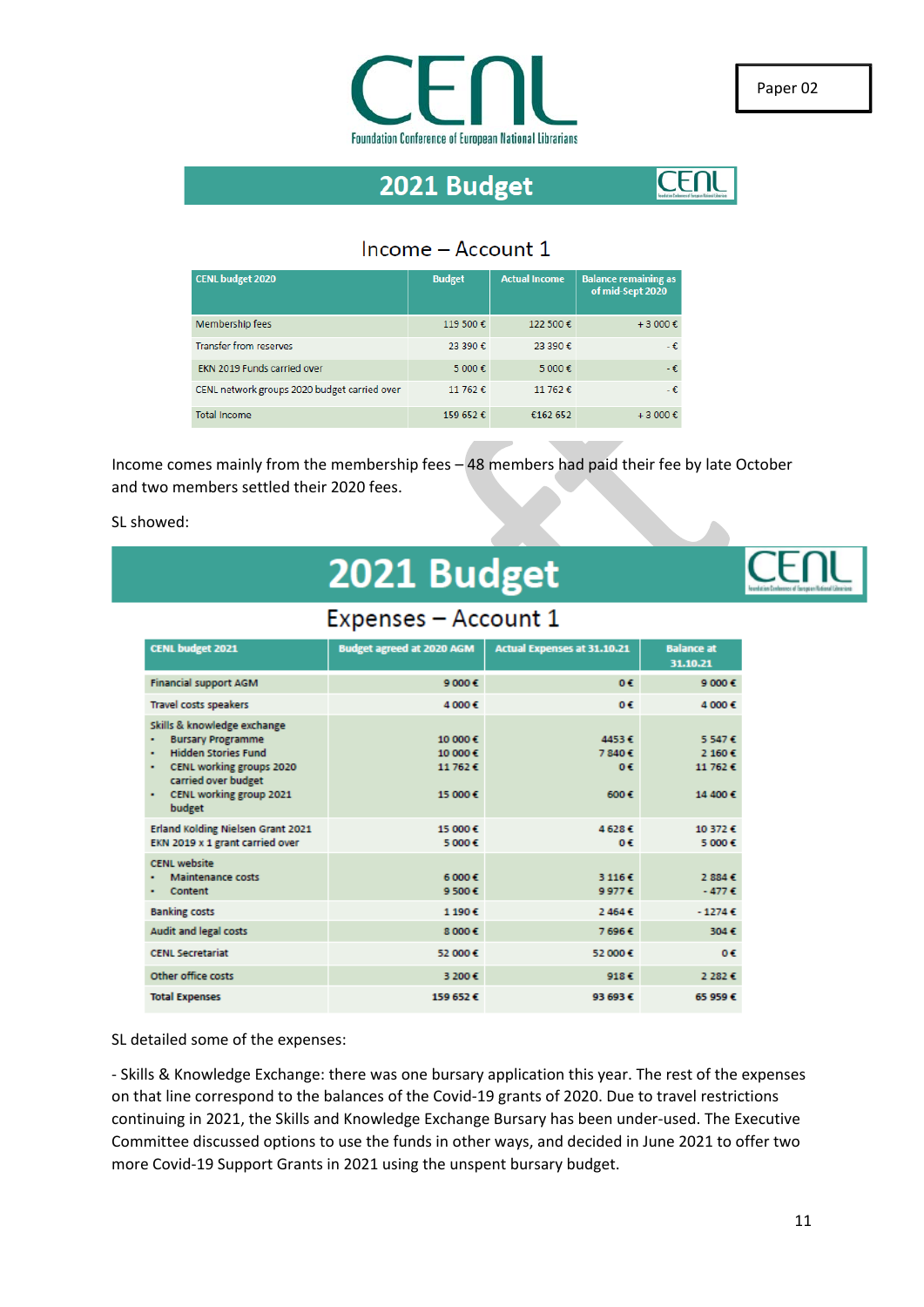

Two EKN grants were awarded in 2021. The €4,628 correspond to the payment of the grant of the National Library of Estonia.

Finally, the EC allocated two Hidden Stories grants in 2021 and have made some upfront payments to the grantees.

- SL also agreed to carry over, into the 2021 budget, the 2020 unspent budgets of the network groups as they were unable to organise their activities as planned due to the Covid-19 pandemic.

- Website costs consists of the support package, the renewal of website plug-ins and of the agency worker fees from December 2020 to June 2021. With the extension of the agency worker's contract until November 2021, SL is expecting a small overspent on that budget line.

- Audit & Legal costs: the audit was once again undertaken remotely for a cost of €7,695.

SL presented her proposed 2022 budget. SL showed:

# **Proposed 2022 budget**

| Income                 | Amount   | <b>Expenses</b>                                                                                                            | <b>Amount</b> |
|------------------------|----------|----------------------------------------------------------------------------------------------------------------------------|---------------|
| <b>CENL membership</b> | 111 350€ | <b>Financial support AGM</b>                                                                                               | 13 000€       |
| <b>Reserves</b>        | 33 650€  | <b>Travel costs speakers</b>                                                                                               | 4 000€        |
|                        |          | Skills & knowledge Exchanges<br>• Bursary programme (€10k)<br>• CENL network groups 2021 budget (€5k x 3 groups - €15,000) | 25 000€       |
|                        |          | <b>Erland Kolding Nielsen Grant</b><br>● $1 \times 55k$ grant                                                              | 5 000€        |
|                        |          | <b>CENL</b> website maintenance                                                                                            | 8 000€        |
|                        |          | <b>Banking costs</b>                                                                                                       | 1500€         |
|                        |          | Audit and legal costs                                                                                                      | 8 000€        |
|                        |          | <b>CENL Secretariat</b>                                                                                                    | 78 000€       |
|                        |          | Other office costs                                                                                                         | 2500€         |
| <b>TOTAL INCOME</b>    | 145 000€ | <b>TOTAL EXPENSES</b>                                                                                                      | 145 000€      |

This budget is based on the new fee model proposal in Paper 04. This proposal recommended to raise the annual base budget to €145k per annum, whilst maintaining the current total membership fee contribution of €120k. The Executive Committee proposed to fund the funding shortfall of the transitional fee model, with members whose fees are increasing only paying the new amount in 2023, by using funds from the reserves. CENL has important reserves and the EC felt confident to use them for that purpose.

Other proposals in the new budget include:

- To raise financial support for the attendance of the AGM from €9k to €13k. This will enable libraries in the two lowest fee categories to attend the AGM.
- To level down the bursary programme to €10k, more in line with actual usage.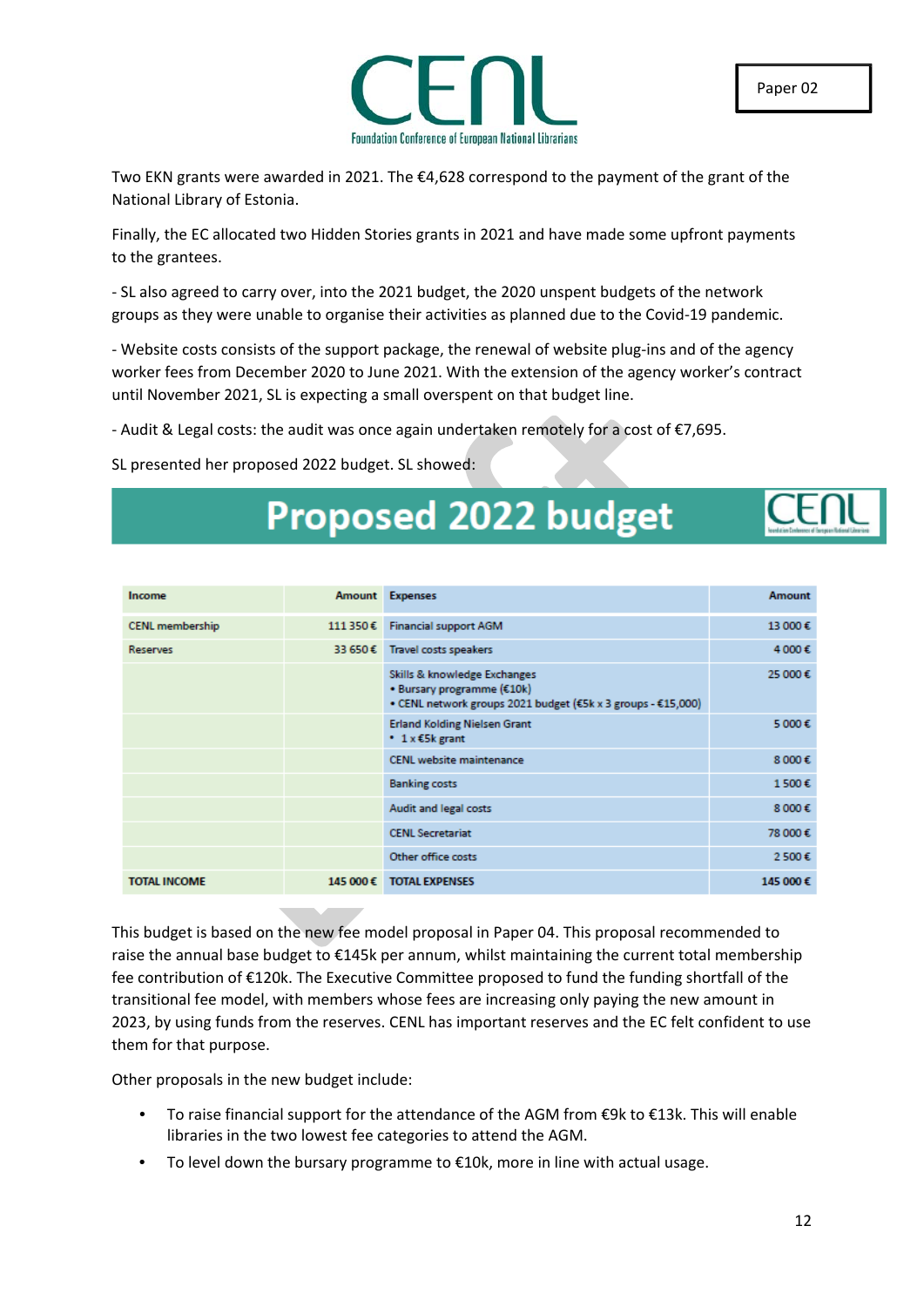

- To maintain the  $E5k$  per annum fund for all three network groups.
- To provide €5k per annum to award one Erland Kolding Nielsen Grant.
- To provide an increase in budget to run the CENL website, €8k per annum, which will include budget to create content such as the refresher of the CENL video.
- To maintain banking costs.
- To increase the annual grant to the library hosting the CENL Secretariat by 50%, to €78k per annum; this is to enable the host to recruit a small team of staff to run the various functions of the Secretariat.
- To maintain a small budget line of €2.5k to be used by the Secretariat to cover additional office costs.

SL called for a vote, by show of hands, to approve the proposed 2022 budget. 28 members voted in favour of approving the revised budget.

SL thanked the CENL Secretariat for all their work on the CENL finances.

### **9. CENL Action plan and communications**

Marcie Hopkins explained that the CENL website (www.cenl.org) was launched in November 2019. The website was built by British company Brother, which is also providing technical support to the CENL Secretariat until December 2022.

The website is aimed first at the public and library professionals to promote the activities of CENL and CENL libraries, as well as giving a better understanding of the role that CENL libraries play in collecting and preserving the written, published and recorded output of their nations. The website is also aimed at CENL members and provides a space for them to network with each other via a members' area, accessible only to CENL members.

The public sections of the website include:

- 'About CENL': providing information about the organisation its history, mission, 2018-2022 strategic plan and an interactive map of its members.
- 'Members libraries': a directory of the 49 CENL member libraries with pictures, information and contact details for each library.
- 'News & events': listing events, exhibitions, and conferences organised by CENL members and any news regarding their institutions.
- 'Reports & publications': providing access to over 500 annual reports, dating back to 1993, for all the CENL member libraries and over 30 surveys run by the CENL Secretariat. The previous CENL working groups all have a section on this page with information and documents available to download on their work. And similarly, the new CENL network groups all have a dedicated section on this page with information on the work and membership of each group.

The members' area includes information on the upcoming AGM, information on the bursary scheme including the application forms, information on the EKN Grant scheme including the application forms, forum to discuss themes and topics shared by the CENL community, and access to CENL archive documents.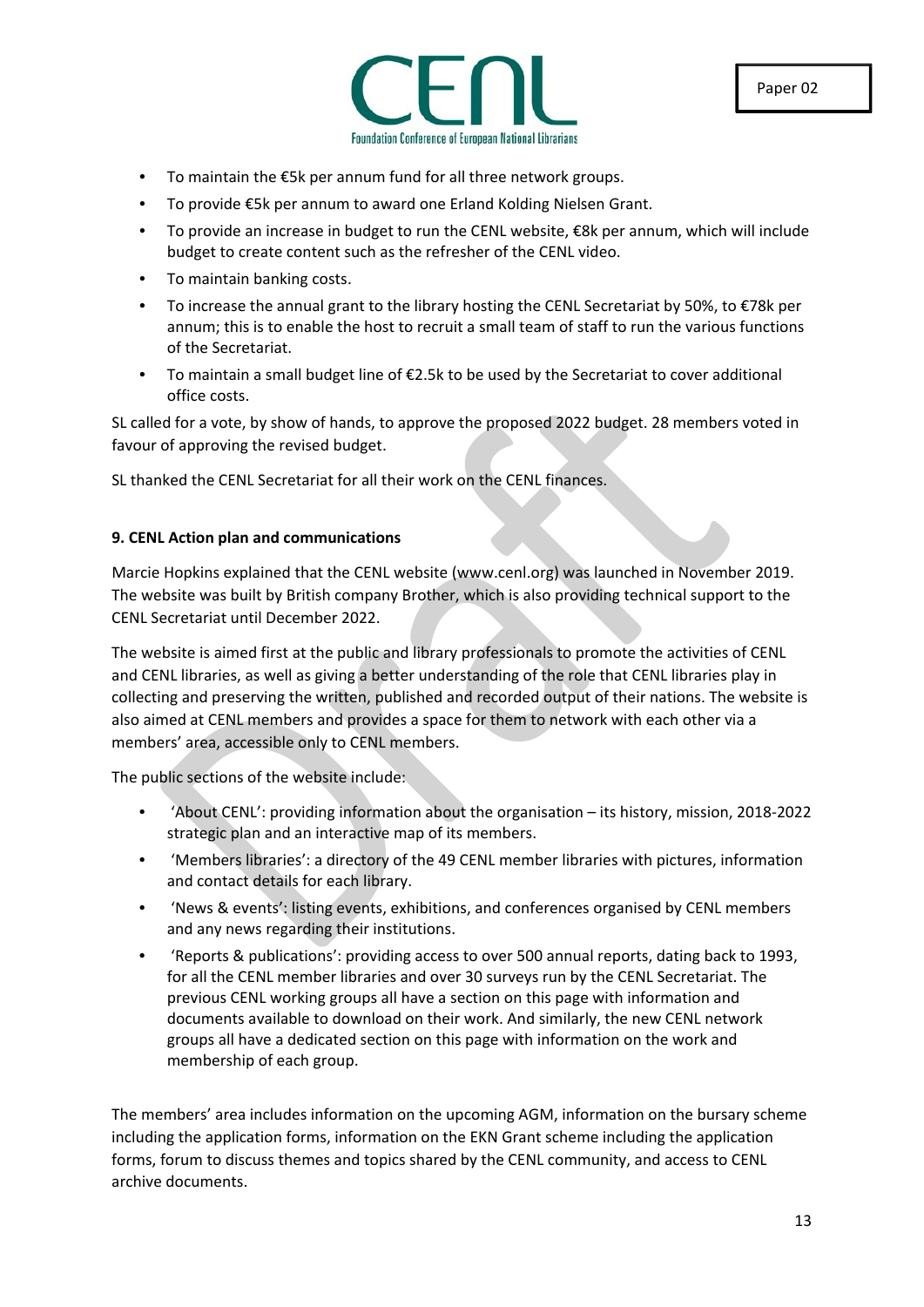

The website has shown steady traffic from 2020 through to 2021. The top channels by which users come to the CENL website are via organic and social routes. This year, a large percentage of CENL users derived from social channels such as twitter and Mailchimp.

There are noticeable improvements in numbers concerning members, website traffic, page views, including a stabilized bounce rate, which stipulates that around 50% of users are spending more time on the platform.

The CENL website has currently exceeded 173,752 total page views and 60,446 website hits. 326 CENL members are now signed up to the members area.

The CENL first newsletter was published on January 2020, and thus far there have been 23 editions. The newsletter continued to successful improve the referral rate from outsourced applications directly to the website. Out of our 326 members, 299 members have signed up to the newsletter. The Secretariat sends one newsletter monthly, which has an opening rate between 30-40%, which is very positive.

The Secretariat also launched a new CENL Twitter account (@CENL\_EUROPE) to promote CENL's image as an inclusive and international body that builds community for its members, embraces innovative technologies and values user engagement. Since Nov 2019, the Secretariat has tweeted 374 times, over 169,000 tweet impressions and the account now has 275 followers.

**Twitter geographic** 

MH showed a geographical analysis of CENL's twitter followers, showing how far CENL's message regarding community and national library awareness travels.

The majority of CENL' followers are within Europe; however, CENL is connected to many throughout the Americas as well as the Middle East.

MH thanked George Ofori (GO) for all his work on the website.

The Secretariat created an interactive CENL Library map that contains information on the present status and previous reopening plans of each library member. Alongside the map, there is a Covid-19 page on the website to measure the impact on national libraries. The map is available on the website and is accessible to all.

MH then introduced the CENL Action Plan. The new CENL email address will be [cenl@dnb.de](mailto:cenl@dnb.de)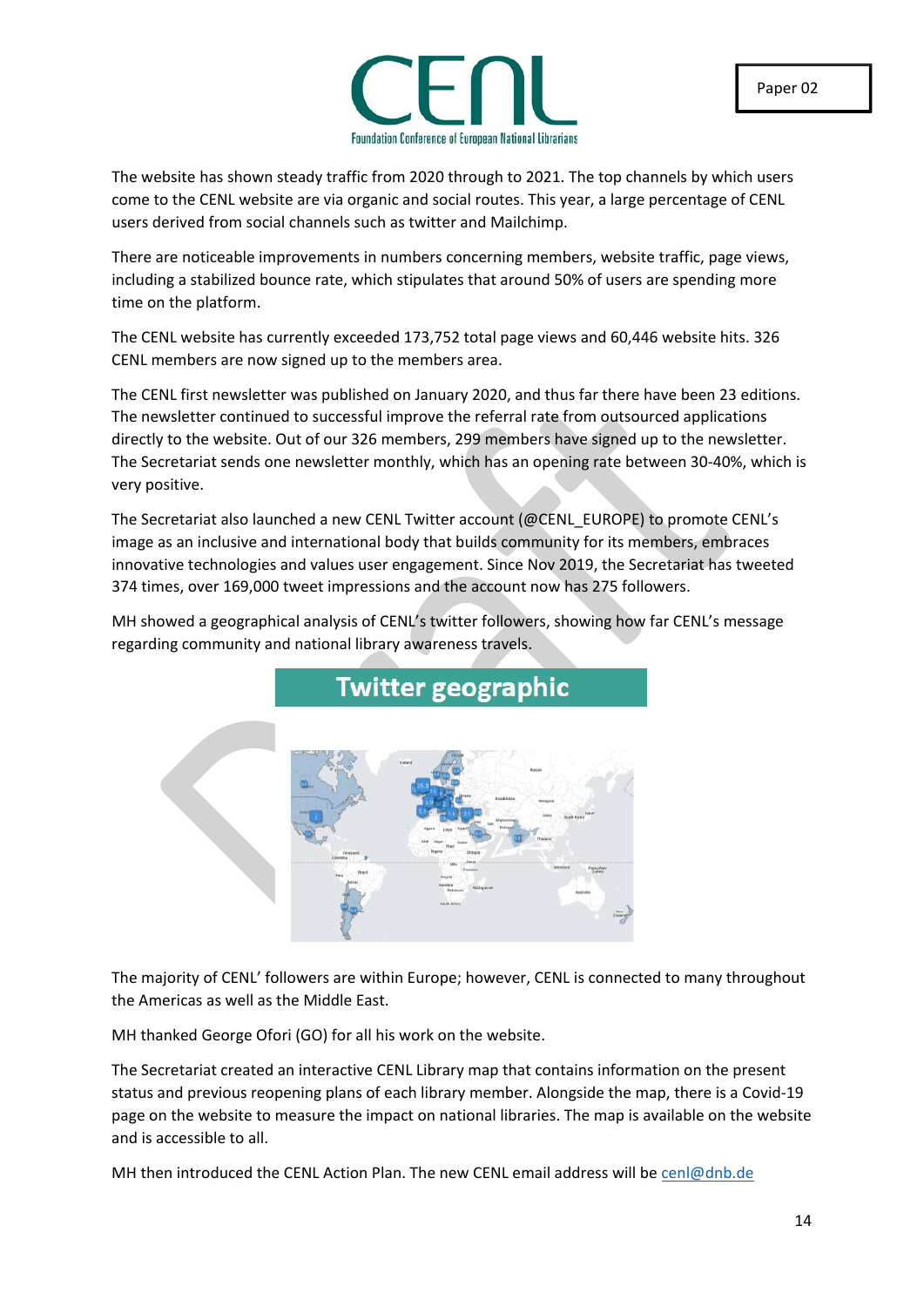

The Action Plan 2021/2022 consisted of:

- CENL Secretariat Transition
- CENL Annual General Meeting 2021
- CENL Financial Audit of Accounts 2021
- Bursary and Grants Scheme
- Webinar: Cultural Programming
- News via Website and Social Media

The Action plan until June 2022 will focus on:

- Set-Up of new CENL Secretariat @DNB
- Financial administration of CENL
- Convene new Executive Committee
- Formulate next CENL Strategy
- Plan 2022 CENL AGM with National Library of Turkey
- Run Erland Kolding Nielsen and other bursary and grant programmes
- Support of network groups
- Resume work on stakeholder engagement (FEP, NAPLE, Europeana)
- Continue webinar programme (if capacity permits)

These actions support the current strategies priorities:

- $\triangleright$  Priority 1 Support national libraries to increase their impact and to be strong organisations
- $\triangleright$  Priority 2 Develop national library services
- $\triangleright$  Priority 3 Develop as memory institutions
- $\triangleright$  Priority 4 Strengthen CENL as a community

The CENL Executive Committee decided to extend the CENL Strategy by one year, as it was difficult to workshop strategic priorities during the pandemic. The current strategy will therefore be in place until mid-2023. The new Executive Committee hopes to formulate the next CENL Strategy during 2022 and 2023. This strategy would cover a 4-year period and run from mid-2023 – mid-2027. It is envisaged that draft themes will be brought to the AGM in Turkey in 2022 for further development with the members.

### **10. National Libraries and sustainability**

HP introduced this session covering national libraries and sustainability with external speakers. HP introduced the first speaker Tony Agotha (TA) from the European Commission.

TA explained that this was his first conference in person since the start of the pandemic and shared a greeting from Frans Timmermans, Vice President of the European Commission, who was sorry he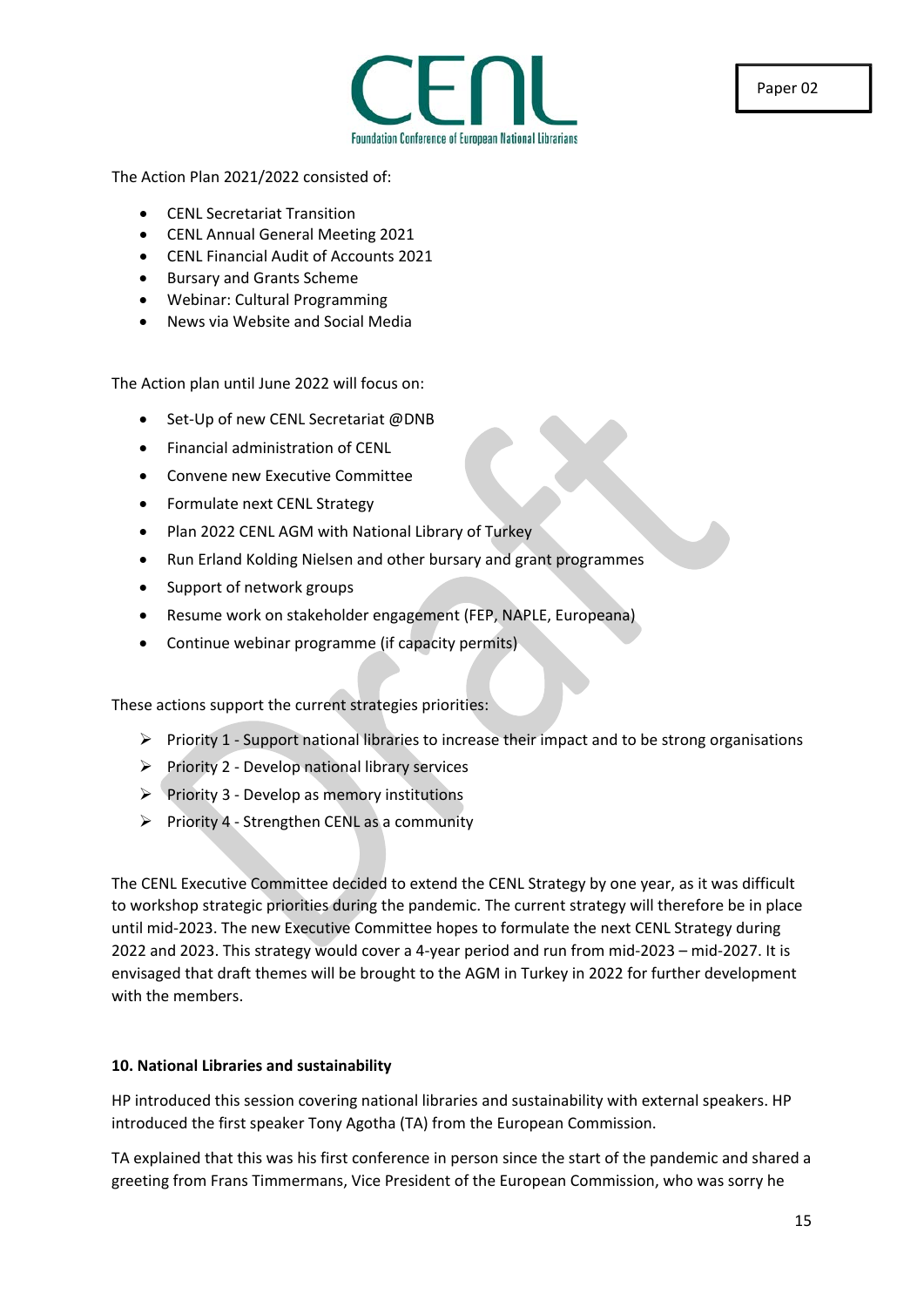

was not able to attend the AGM. TA explained that he would address the CENL members as librarians but also as citizens.

TA mentioned the 'four freedoms': capital, goods, employers, services, which are important for markets and consumers. He also mentioned Roosevelt's four freedoms: freedom of speech, freedom of worship, freedom from want, and freedom from fear, which are crucial for citizens.

Customers maximize their opportunities for themselves whereas citizens are members of the society and will be fighting for something larger than themselves. In the EU, we cannot forget to prioritise democracy and the rule of Law and libraries have an important role to play to support this work.

TA wanted to highlight that climate change is linked to democracy. Our democratic societies are under attack, facts are being replaced by 'alternative facts'. Our judicial systems are also being attacked. We need to stands up for them. We have been too silent as we take these things for granted. As the previous generation who experienced wars are leaving us, these old demons of xenophobia and intolerance are coming back. This is not a political stand. This is about right and wrong. If we don't have 'shared truth', we can't create solidarity within our societies and without solidarity, we cannot have a green transition. Without this green transition, we cannot have democracy in the future. These elements are all closely linked together.

The EU is trying to stand up for the rule of Law and democracy, science and facts. Science is not absolute, it's proving a theory and it should be at the basis of our work. As John Adams famously said *'Facts are stubborn things'* but in the digital world, the situation is different. Someone says a lie and it gets repeated louder and we cannot absorb them. Some people are abusing the system.

Why green transition? Science tells us in the IPCC reports that the situation is even more dire than anticipated. It is a matter of years before we reach the tipping point. Some people are complaining about the costs but the EU points out the cost of not acting. The EU has to offer a positive proposition. More than 300,000 people died prematurely due to exposure to fine particulate matter pollution in the European Union in 2019. We could have better air and less pollution. We can act before getting to the tipping point. Water is a geopolitical issue for some countries. The Turkish minister recently said that they suffer from wild fires, which is incredibly expensive and citizens are no longer accepting this. This issue transcends politics even with China, Russia, or Saudi Arabia. We have technology and the skills but we need courage.

Recently at the COP26, the target was 1.5 degree and more and more countries came up with new net zero commitments. The conference didn't achieve enough but there are three achievements:

- 1. We now have a good momentum.
- 2. We need a commitment of 100 billion per year to help vulnerable countries and we're getting there
- 3. The raw book of Paris included future verifiable accounting and transparency we got a deal on that.

Glasgow was a clear progress and TA's team is already working towards the 2022 COP.

What is the Libraries' role in this fight? When TA studied in the US for his thesis, they had 10 million titles of books in the university's library and it would have taken years to reach everything. What is different from how his kids search for books is that he saw books that he wouldn't have found if he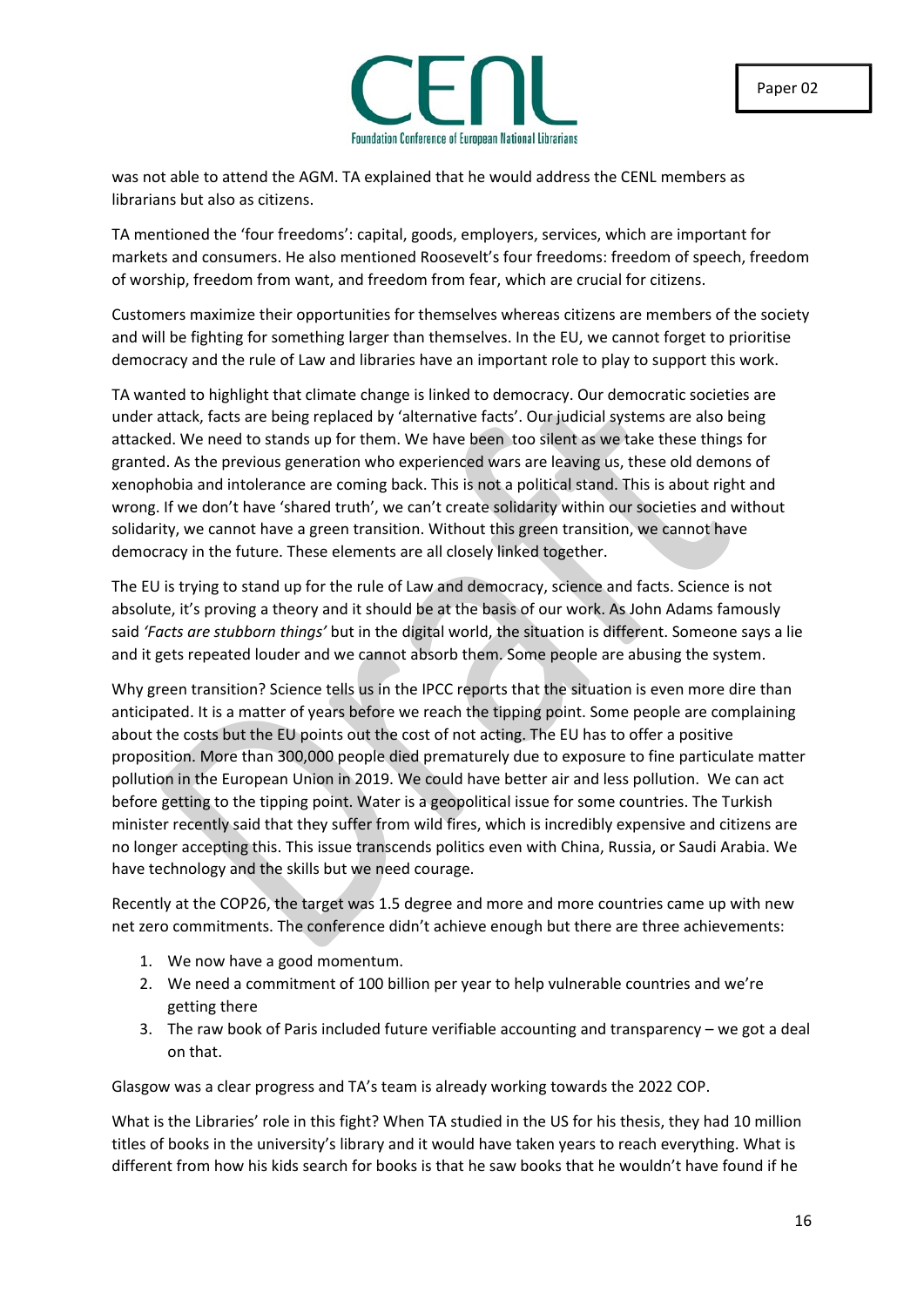

just googled them. The role that librarians can play include guidance on research. Algorithms send people to echo chambers – that's radicalisation. Libraries can provide guidance. Library professionals can help with research skills. We need to make it appealing to children to learn about critical thinking and libraries have an essential role in this.

Recently, in Texas, the Governor requested for some books to be banned from libraries. It shows that libraries are a vessel of Culture, Art and tolerance. People want to be inspired but at the moment, the only inspiring people are playing with our inner demons, and we need libraries to inspire positively.

Jonathan Sacks wrote in *Morality*, *"in a society where the 'I' trumps, the 'we' cannot survive".* The green transition is necessary, we're not doing it to save the planet as the planet will be fine without humans, we are doing it for the wellbeing of our people and our children. We need to harness those things that make us who we are to do a green transition.

HP thanked TA for his presentation and introduced Lorena Aldana (LA) from the Climate Heritage Network.

LA explained that her organisation, Europa Nostra, has been recently appointed as the Chair of the Climate Heritage Network. This is a voluntary network of organisations committed to achieving the targets of the Paris Agreement. There is a wide range of members: governmental agencies like the city of Krakow, heritage organisations like English Heritage, universities, cultural institutions etc. Organisations need to sign up to the Climate Heritage Network MoU to join. There is no legal constraint but members commit to support the work of the network. Some library organisations are also members, including IFLA.

Strength is in numbers as all members don't have the capacity to tackle climate change challenges on their own and the network helps creating connections between members to support each other. The network also runs social media campaigns, policy briefings, and had multiple ways to share ideas.

The Climate Heritage Network was created in 2018 at the Global Climate Action Summit in San Francisco. The official launch was in 2019 in Edinburgh and at the COP25 in Madrid, the network released its first action plan.

The network has been working in different areas:

- The network has been gathering a lot of evidence and case studies to help members.
- The network published a [Manifesto](https://climateheritage.org/wp-content/uploads/Manifesto_CultureAtCOP_en-final-Full-text.pdf) in which institutions commit themselves to activate their networks through communication / inspire their audiences to engage in climate action / acknowledge that we need to have a change of behaviour in our own heritage institutions / engage actors to engage and cooperate. The manifesto was launched for COP26 as an advocacy tool.

Europa Nostra in partnership with the Culture heritage network published a *[European Cultural Green](https://issuu.com/europanostra/docs/20210322-european_cultural_heritage_green_paper_fu)  [Paper](https://issuu.com/europanostra/docs/20210322-european_cultural_heritage_green_paper_fu)*. The paper argues that the green transition is a cultural transition. Cultural heritage is threatened by climate change but we are also part of the solution. The paper is proposing a series of recommendations and includes case studies in the paper. The hope is that this will become a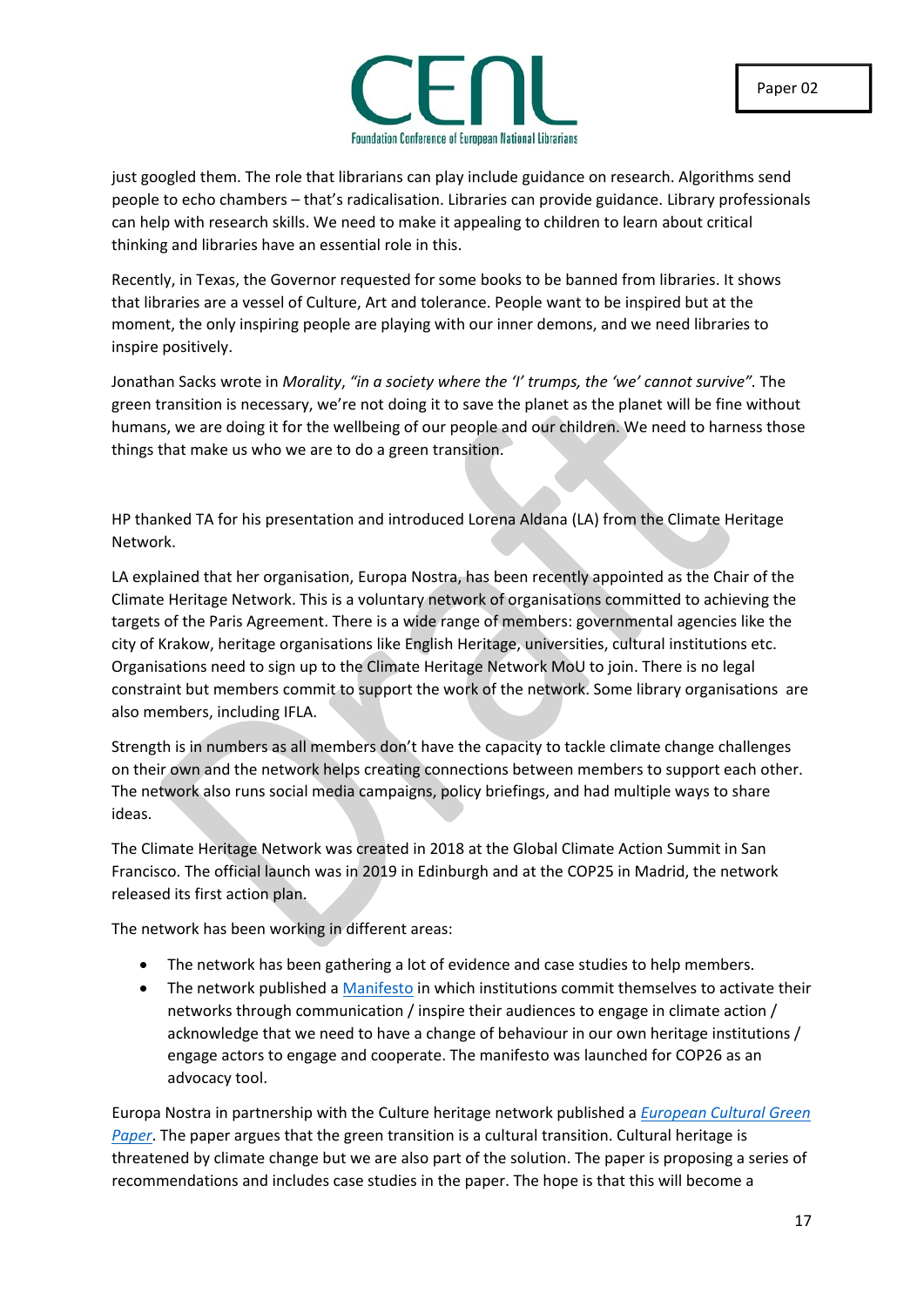

landmark study for the sector. The cultural sector should focus on understanding / inclusion / education / information.

Libraries can lead by example. Libraries are source of knowledge and have an important role to play on climate information.

HP thanked LA for her presentation and started the panel discussion by asking how can libraries support young people who are active in the fight against climate change?

Ivanka Stričević (IS) from the National Library of Croatia explained that her background was working with young people in public libraries and introducing new services when she was the IFLA Chair of that section. After that, she moved to the university library sector as advisor for scientific affairs – it strengthened her thinking that public libraries have a key role to play to support scientific information in countries in addition to national libraries and academic libraries.

Last year, IS became Director of the National Library of Croatia on February 1<sup>st</sup>, the first Covid case in Croatia was in late February and by March 15<sup>th</sup>, Croatia was in full lockdown. On 22<sup>nd</sup> March, a huge earthquake hit Croatia followed by lots of smaller earthquakes. The role of the national library shifted overnight. Users needed assistance. Thousands of librarians were affected by the earthquake, so the national library produced some guidelines on how to protect collections. The national library also stored some collections in their building for libraries that were badly damaged. One of the main lessons learnt was that the national library needs to have a very clear role. Planning is difficult in a changing environment but we need a clear goal and a set of scenarios to reach the goal. Still today, the national library has 3-5 scenarios for each situation. IS's team tried to shift from reactive to pro-active action. It's not about adaptation but about contextualising in your local situation.

In 2019, IS's team worked on an international conference on solidarity in the cultural sector and protecting cultural heritage in challengingtimes. What they learnt was that we should strengthen people's skills in 'risk leadership'. They also learnt that young people sometimes have very different views and her team has now started talking to them. The library is creating a new group to listen to young people. In April last year, during the lockdown, a group of 15 people were working constantly in the library and working on the idea of sustainable libraries for the future and created a recovery programme.

Money is always an issue but this shouldn't define us. Flexibility is important. We need to be more confident in our people. We need more leadership training for our leaders to be able to face risks. We need to re-shape our workplace.

HP mentioned the example when there was a fire a few years ago at the National Library of Austria and the library nearly burnt down. This lead to a new re-evaluation of the risk management plans. Leadership skills are important but staff must also have an awareness of what the risks are. The National Library of Austria did an exercise of what would happen in case of a total blackout involving all staff.

HP asked the panel what libraries can do internationally?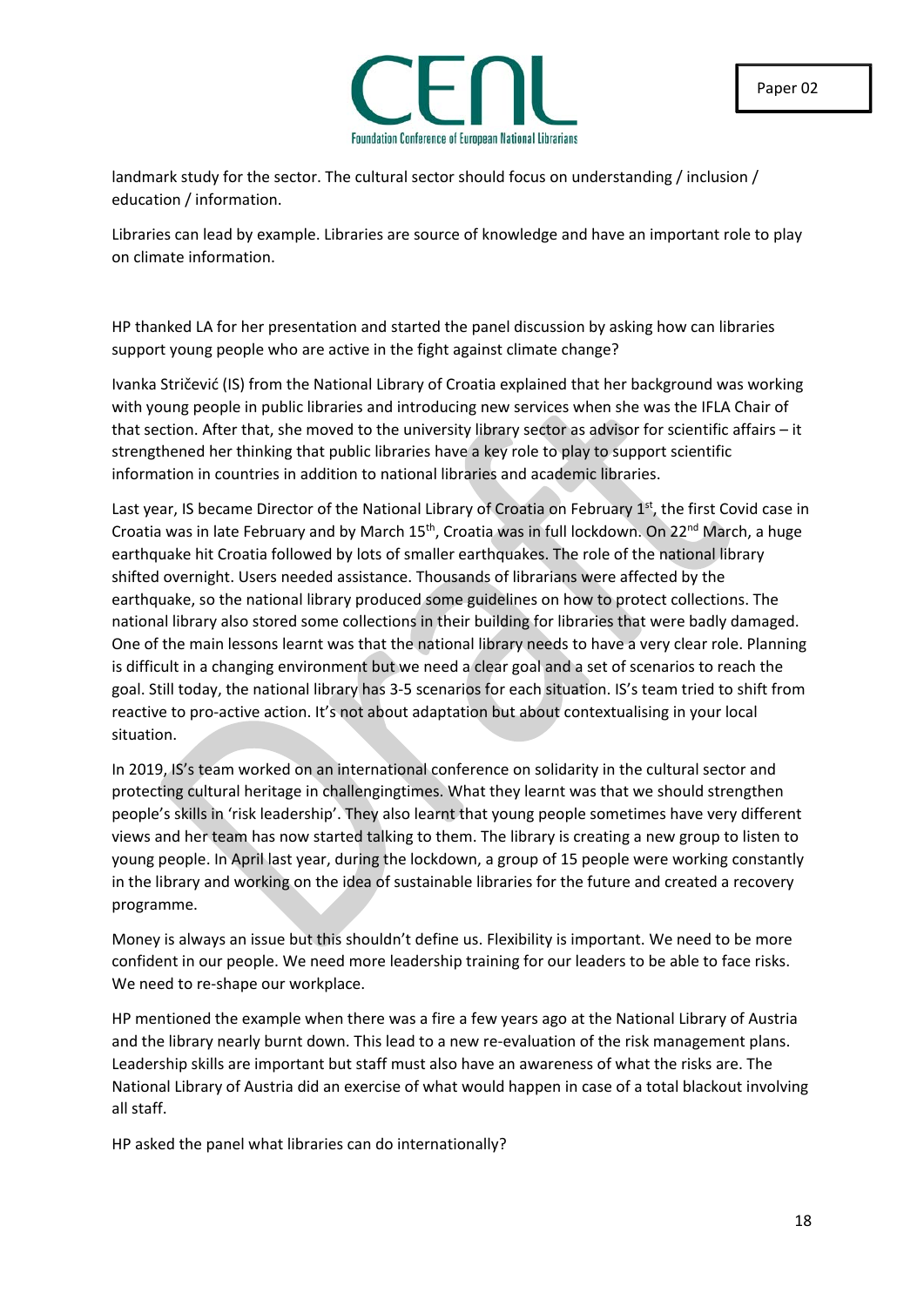

LA highlighted that networks are important because we all share the same challenges. Making information available and learning from each other is key and this can now be done with very little budget. We no longer need to travel to exchange.

HP asked how can libraries help navigate the vast amount of information?

TA explained that as a repository of information with professionals who know how to navigate this information, libraries have a role to play. We take it for granted that we have a 'shared truth'. If we accept our judicial system, then we accept the outcome of a justice decision but if people start to question it, then democracy can crumble. Libraries are guardians of information and democracy.

TA gave the example of when the Malaysia Airlines Flight 17 was shut down in 2014. Immediately after the crash, nine narratives were published online and the aim was to confuse and disrupt. This disruption is hard to tackle. Libraries must have the courage to stand up as citizens. If you ignore the lies and the hatred, it becomes part of the narrative. Libraries, as citizens, must stand for the basic paradigms of democracy.

FS thanked the panel and asked how active should libraries be? We haven't defined what we mean by 'active' in the long-run. How far does this role go?

TA replied that the assets that libraries have is trust. Politicians don't have this anymore. Libraries are still considered as objective. This is an important asset to use to stand on the side of facts and truth.

Liz Jolly (LJ) mentioned that libraries are not 'neutral'. Our key role could be in thinking about our role in digital information literacy: how can we help our citizens to questions facts and information? Libraries can play that role without telling people what to think. Libraries can encourage them to think critically. LJ thanked TA for helping CENL members clearly think about the link between what librarians do and the climate transition.

RK talked about adaptation: if we imagine ourselves in 10 years' time, how different would a library look in post-climate world?

IS replied that for many years, libraries have traditionally been seen as sources of reliable information but we sometimes focus too much on developing and maintaining the collections and forget that the collections are there because of the output from users. The key role of libraries is to support our users in their usage of knowledge and information.

LA also highlighted that the cultural sector needs to stay relevant when it comes to climate change. Adapting our buildings is important but we need to do more than that.

TA said he hopes that libraries will avoid the Amazon model of algorithms. By accessing information online only, you miss the connections with people to create solidarity. Digitisation is great but libraries must have events, exhibitions, music, free coffee etc, to get people inside their buildings. By being together physically, you get to come across things that you were not expecting and that's really enriching. This can only happen physically.

FS asked how can libraries create an environment where you find the unexpected? How can we provide opportunity for serendipity for large groups in society?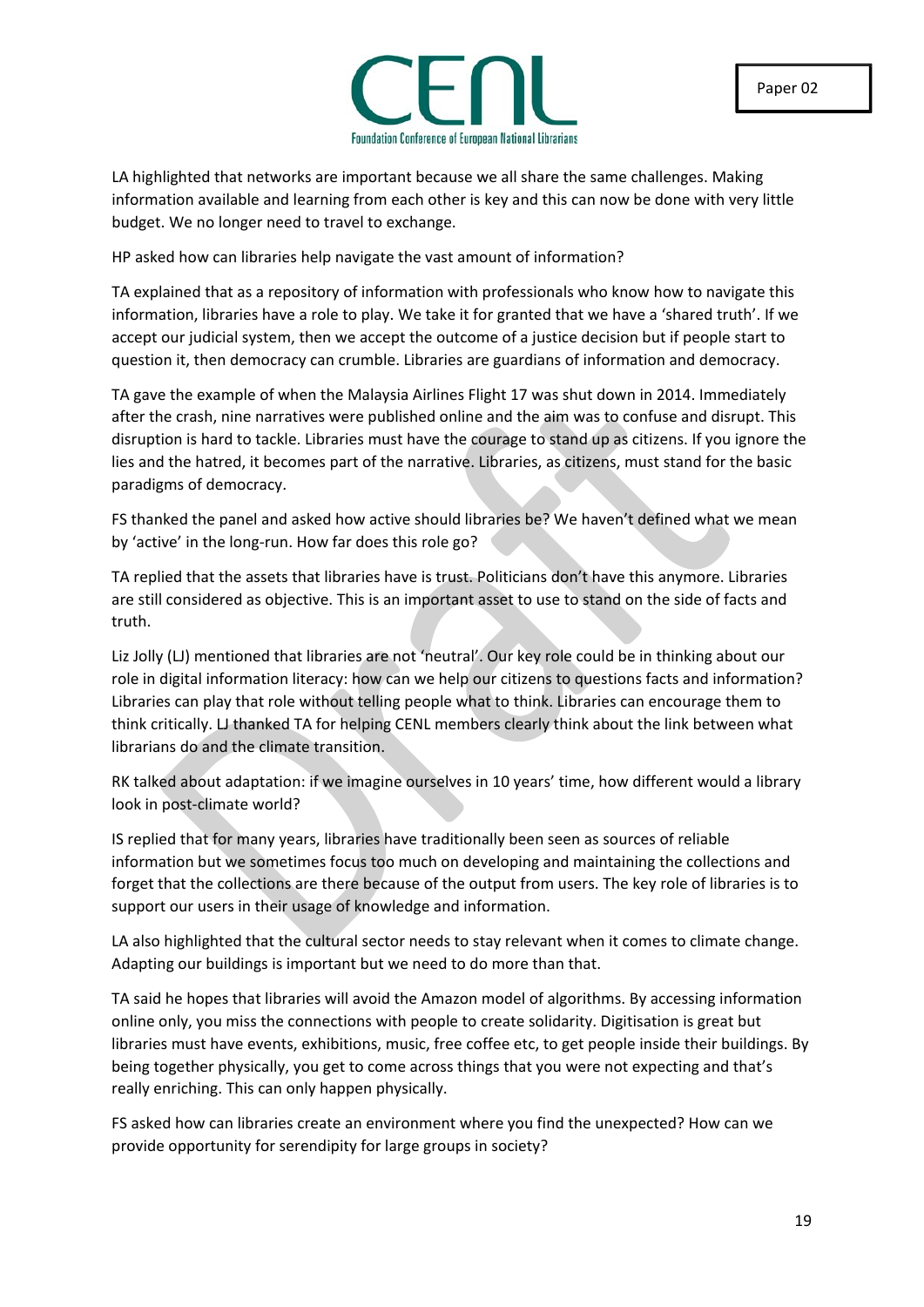Karin Grönvall (KG) mentioned that finding a community online is a great challenge for libraries. How can we build trust online?

TA agreed and mentioned that teenagers love being online and communicate with their friends online. You have to adapt to get in touch with this community, which is digital but we mustn't lose the communal part of having people together. Random epiphanies cannot happen online if there is an algorithm pushing you in one direction only.

Laurence Engel (LE) thanked TA for understanding what libraries can do and asked if other politicians are aware of what libraries can do for democracy?

TA replied that our democracies' values are under threat and libraries have a role to play to teach critical thinking. However, it is difficult in the current context because when there is an economic crisis, cultural budgets get cut first. Humans need other humans, it's important for libraries to share this message and not just focus on collections.

HP thanked the panellists and highlighted that people love libraries. What we should be asking ourselves is not what politicians can do for us but what we can do for politicians.

### **11. Strategic breakout sessions**

In this session, CENL members split into small groups to look at different themes: Life after Covid; Contested histories and inclusive voices; How FAIR is your National Library data? After exchanging, the groups came back together and the chairs reported to the group.

HP's group was looking at life after Covid and more specifically what does it mean for collections, as well as for directors as leaders. HP mentioned some libraries lacked financial support from their government but users were very supportive and adapted to the new digital services. The pandemic has had a huge impact on our work and services. It is more important than ever to speak to each other about new services and learn from each other.

Beba Stankovic (BS) was chairing the group looking at contested histories and inclusive voices. BS and her colleagues at the National Library of Serbia have been working on a project called 'Women in the pandemic' supported by a CENL Hidden Stories grant. There is a shift in the role of libraries, which historically were not involved in topics like diversity. Libraries are starting to talk about changes in traditional societies like Serbia. It is important to discuss gender violence during a crisis such as the pandemic as women have been on the front line. BS reported that the group highlighted that if we want a society of citizens, not consumers, we should pay attention to our libraries. We must change our approach in libraries when discussing diversity. Maja Micevska Rizova (MMR) from the National Library of North Macedonia talked about their Hidden Stories project on LGBTQ+ collections. As library leaders, we have to pay attention to our staff being familiar with these topics. Equity, diversity and belonging are key words. We should be in contact with library colleagues, so we can learn from each other and become more confident to talk about these topics.

Sally Chambers (SC) and Ann Van Camp (AVC) from the National Library of Belgium were looking at how FAIR is your National Library data. The group did a vote on which principles came first: accessible, findable, and interoperable. Accessibility challenges include copyright, GDPR. Digital literacy is very important: how can we support users to make sense of the data? It's important to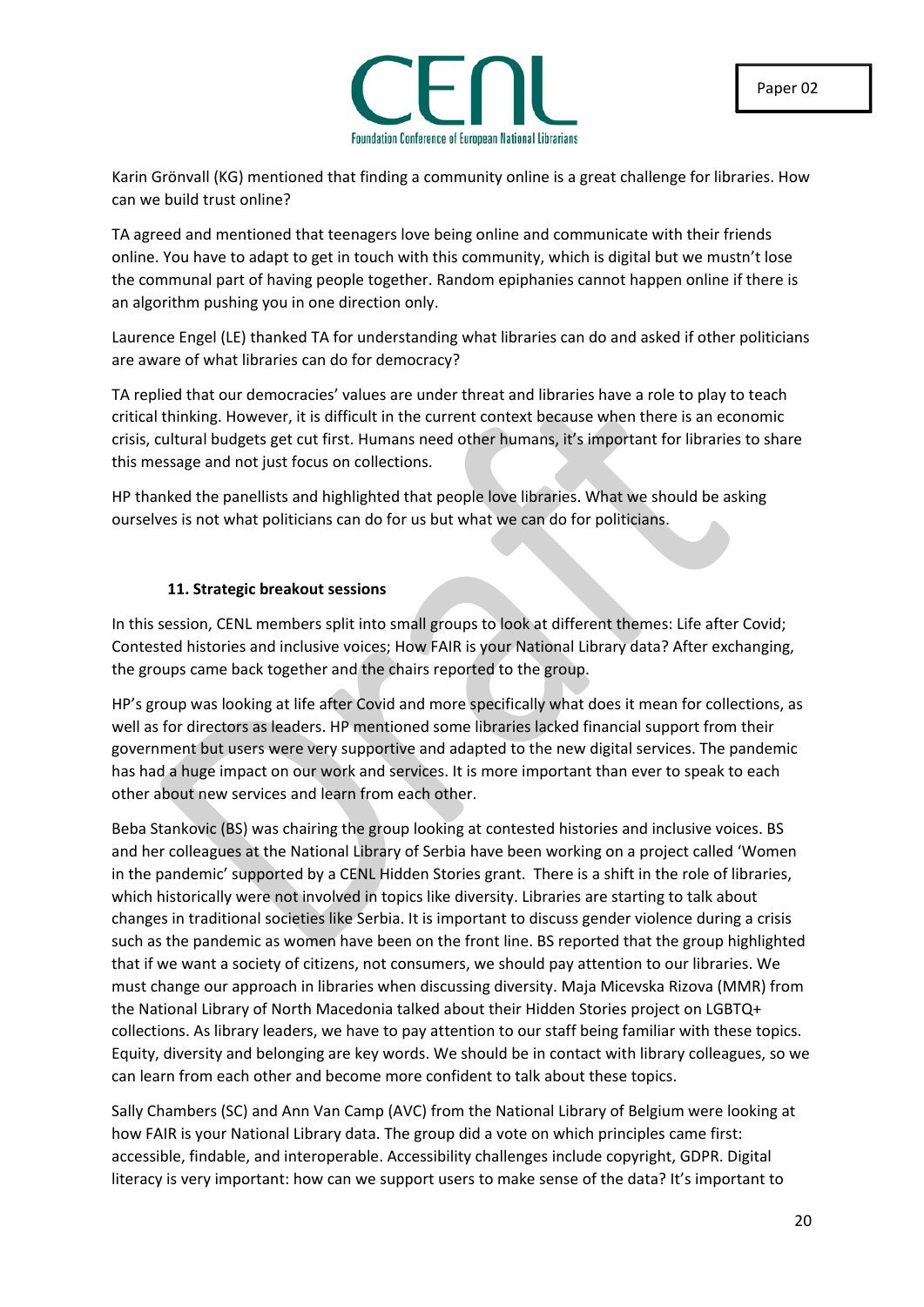

share best practise between CENL members to inform our work. We have a lot of sources for our data but they are not used as well as they could. We need to think about the inter-relationship between the national libraries and their users and how national libraries can work together with universities on data and digital literacy.

RK thanked all chairs.

### **12. Keynote: Dr. Carla Hayden, Librarian of Congress (via video) - Library Engagement in a Digital and Virtual Pandemic & Post Pandemic World**

Roly Keating introduced Dr Carla Hayden (CH) who joined the CENL AGM via Zoom to give a keynote on *Library Engagement in a Digital and Virtual Pandemic & Post Pandemic World*.

CH recently went to Sharjah Book Fair on national libraries, which was a unifying summit of national libraries and it really helped inform what CH wanted to share in her presentation for CENL. CH explained that our collective mission has historically been to conserve and engage. Our ultimate goal was to get the user into the library's front door, and national libraries had a special role in this information ecosystem. During the pandemic, our work became even more national with our efforts to reach everyone across the country.

CH mentioned a few things which helped the LOC to increase its outreach, impact and relevance to the people in the USA. In 2019, the LoC had 2 million in person visitors, with people coming from all over the world. The LoC is directly connected to the US Capitol and visitors were attracted by the beautiful building and architecture but didn't necessarily connected with what the library had to offer to them apart from that. Whenthe pandemic came, the LOC had to lean on and depend on its website, and during that time the LoC attracted nearly 171 million visits, an increase of 50% compared to the previous year. In a manner of weeks, the LoC had to change its national book festival to a virtual format. They were able to make that switch with 125 authors. The important thing was that they were able to reach people in all 50 states. They never had that reach before. Talks and teacher worskhops etc, moved to an online environment and the LoC team learnt many lessons. But this also raised many questions.

The LC Labs is a programme to encourage innovations by using the LOC's vast digital collection. With the LoC Labs, the organisation also included an innovator in residence programme, which enables initiatives that allow users to interact with the Library in a different way. For example, "By The People" Project encourages people to transcribe items, presidential papers, suffragettes documents etc. During the pandemic, many people were at home, so the LoC released more than 600k documents for transcription and more than 200k have been transcribed.

The 'Innovators in Residence Programmes' are very innovative programmes. For example, one that took off during the pandemic was an application called 'Citizen DJ' which allows the user to make hip-hop music from the Library's collections. The listeners will discover what is in the library's collection that people may not have known existed. CH played a video showcasing the work of one Citizen DJ.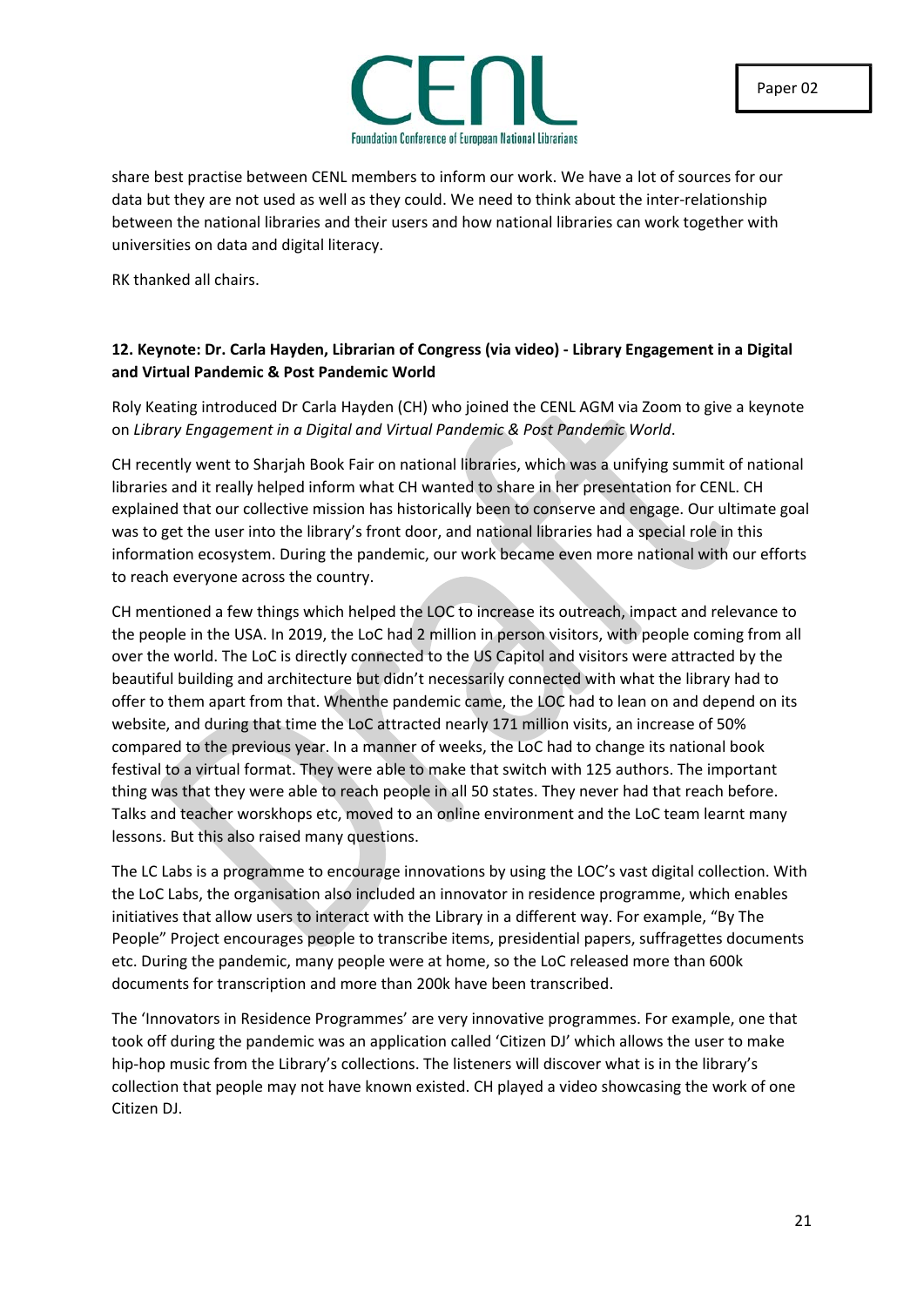

Another project was 'Speculative Annotation' which is an annotation project. Having fun with the primary sources of the collections is helpful. Digital collections are at your fingertips: parents become de facto teachers, they were able to engage with the library even more.

CH mentioned the LoC Digital Collecting and Content Management 2017 – 2021 strategy. The LoC is collecting stories related to the pandemic and around social justice. Digital transformations is helping institutions, especially national libraries. There is no turning back, this opportunity allowed us to find how we can be a truly national libraries, moving down a path we were already going; and examine where we are going in the future especially relating to inequities. Digital inequities are difficult, even within the same country; there is need for high quality broadband, connectivity. We also need to think about how we can connect to public libraries.

RK thanked CH for her keynote and started the discussion. Prompted by Covid, but also other crises such as climate change, how will libraries have to change, and what has changed for good?

CH replied that the national libraries' roles and responsibilities have changed. Our outreach is not closed or dumbing down. In time of need, national libraries must take a lead as a resource, connecting with the local libraries as well. Expanding our thinking about what we can and should do in a national library is a real opportunity to go beyond what we think we are there for.

RK asked if the LoC reached truly new audiences?

CH replied that they did. What is the purpose of having a collection if you are not trying to recreate and foster assimilation? We are not beautiful mausoleums.

RK asked how CH brought the staff with her, what was easy and what was hard?

CH replied that she was brought along in many ways and everyone had been not only switched on professionally but also personally. Everyone had to re-think the balance between work and family. The concert programme with loyal attendees had to switch to the virtual and CH was not pushing for it but agreed to try. The multimedia group started collaborating in other ways and the department is now asking all other departments what their technical needs will be in the future to be ready to adapt. Finding the right balance was very hard. The staff safety was the priority. The leadership team engaged more actively with daily emails and videos. The most difficult part was the human part. We are now down to weekly emails (during pandemic it was daily); phasing on bringing the public back in and re-introducing personal interaction.

RK explained that at the British Library, the pandemic has changed the relationship with the staff, it is now more emotional. CH agreed and said that recognising that staff also might have children who are also doing virtual learning is important. During lockdown, we saw more pets and that was really helpful in a way because you learn more about the person you work with. That is going to carry over.

RK mentioned that CH talked about the Members of Congress she worked with during the crisis period. RK asked if she thought that their awareness became stronger as to what libraries can do?

CH replied that the sense of what local libraries can do was already there but the Members of Congress weren't aware of what the LoC could offer to the people in their communities as the national library – e.g. LoC taking part in virtual meetings talking about resources for constituents. That has been very helpful because they became more aware of what LoC can do for citizens.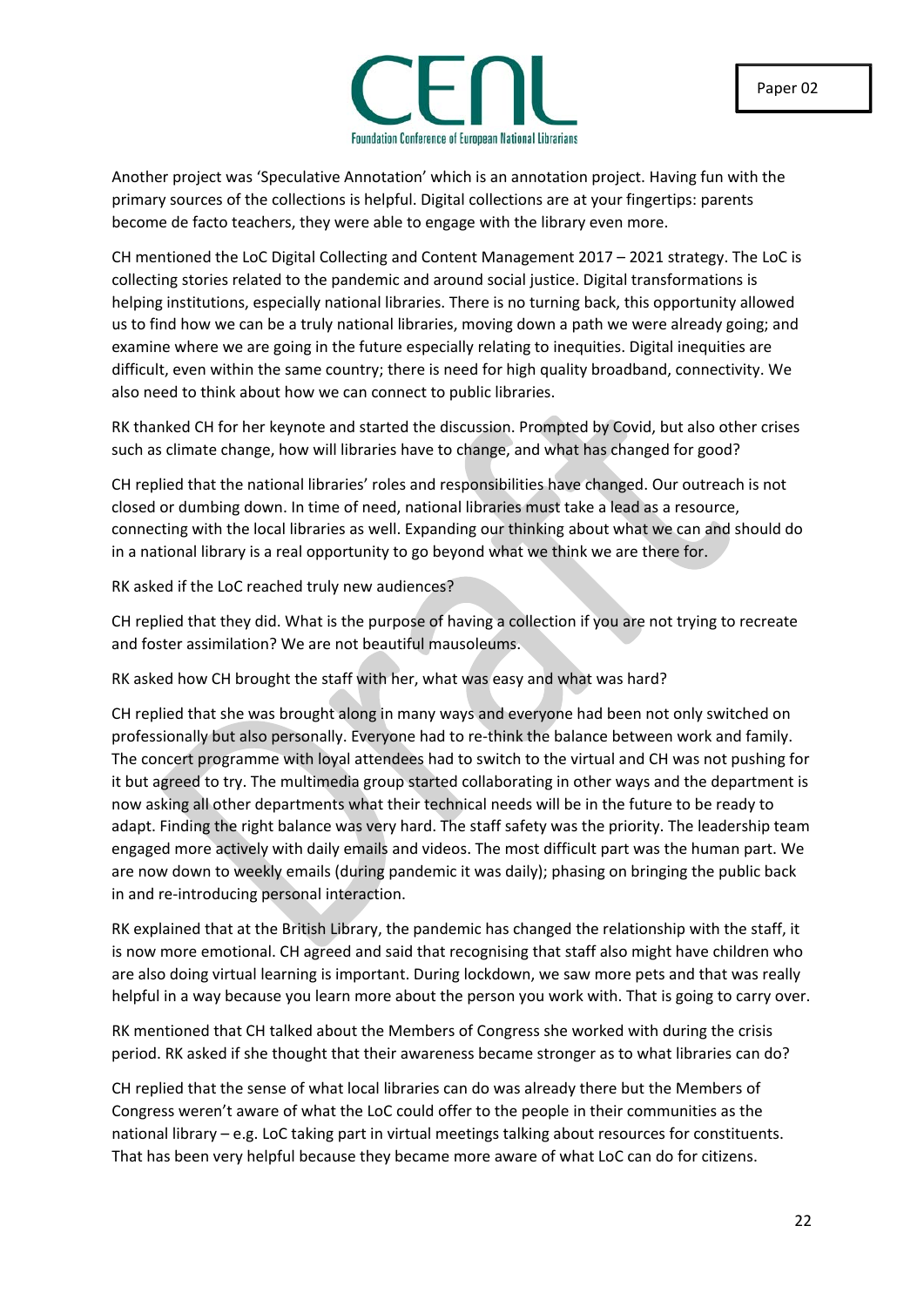

RK mentioned that earlier in the day, CENL members were reflecting on the climate crisis, which led to a bigger discussion about national libraries being a place of trust, as actors to help citizens understand digital literacy and misinformation. CH agreed with the idea of libraries being a trusted source and being institutions collecting history and providing information. Librarians are not in it for fame and glory. We have a responsibility to be the caretakers and collectors, and to supplement and be part of a broader library landscape – being partners. We are not trying to be the ultimate public library, but we are connecting to get together. We need to think about national librarians as a force to counter misinformation – we can be very helpful.

RK mentioned that CH described new additional things that the LoC started doing – how do we balance that with limited resources? Do we need to do less of something?

CH replied that because of the statute of a national library and the experience of our staff and professionalism, sometimes presenting something that is not perfect is ok. By being able to take some of the materials and process them in a different way, the LoC team was able to get through quite a lot. The question is now much of the work needs to be done physically in our building? For example, CH was more productive at home. Some people have to be on site to do their work, which can lead to unfairness – what are we doing about that?

RK opened questions to the room.

Frédéric Lemmers (FL) mentioned the example of 'Citizen DJ' to engage a new audience by stimulating creativity and offering an immersive experience. How should we work with these new audiences? Is there a way to lead them to discover other kinds of collections?

CH replied that the LoC received a significant grant from the Andrew W. Mellon Foundation to connect with people in communities all over the country, to make sure that there are stories that might not have been covered or that are being worked on. It's called "Of the People: Widening the Path." The initiative will invest in community-based documentarians who will expand the library's collections with new perspectives; fund paid internships and fellowships to engage the next generation of diverse librarians, archivists and knowledge workers; and create a range of digital engagements with library collections with underserved communities and institutions. We need to be thinking about librarianship and the profession, to think about themselves as collectors of information and connecting with communities. Different stories need to be told. We need to think about how national libraries can help with questions around social justice and how we can be facilitators.

Jose Luis Bueren (JLB) asked how can we address gaps in digital literacy?

CH replied that there are two elements: the digital strategy connecting people with libraries and collections; and then there is the digital collecting (born digital). We need to think about how to ingest and make digital collections discoverable. Looking at our long-term physical needs is more and more a part of what we do but advancement in technology is never going to stop, we need to stay relevant. What is our role in advocacy on digital equity? We have to advocate for the basic access to digital. We must also not be afraid to be outspoken about the fact that what we collect and what we can share depends on that equity aspect. There are times when we have to be non-partisan, but we can emphasize that people need to be able to use our information for their lives, to have better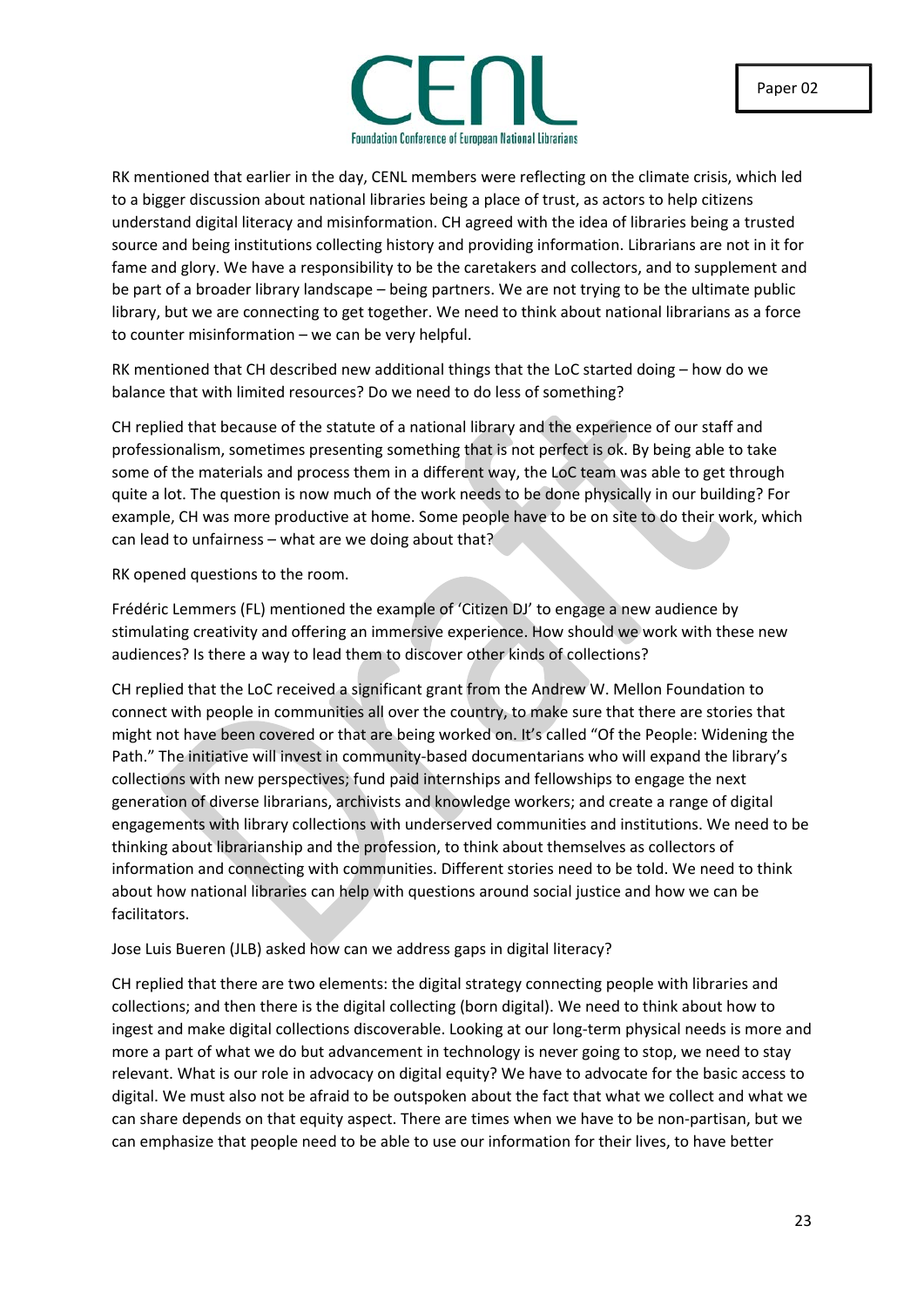

lives. We should be outspoken about broadband access and connectivity – all the national libraries should stand together!

RK thanked CH for reminding us of our mission and for her generosity in sharing with CENL members and answering their questions.

RK thanked all members for an insightful first day and for everyone's participation to the challenges and questions raised in the different sessions.

### **DAY 2 – TUESDAY, 30 NOVEMBER**

### **13. EKN grant holders reports**

RK opened the day thanking all members for joining to hear about the reports of EKN grant holders.

Mercedes Aguirre (MA) and Lucy Rowland (LR) from the British Library joined the session via video to report on their National Libraries Now Conference 2021.

MA explained that she and her colleagues identified a need for curatorial staff to meet each other and share knowledge. The conference was organised by the curatorial staff at the National Library of Jamaica, the Royal Library of Belgium and the British Library. The conference had presenters from national libraries or equivalent institutions from more than 30 countries and five continents and included 60 video presentations and blogs, 19 panel discussions and 6 Intervention speakers. More than 700 attendees from across the world registered.

Some of the panel topics included Decolonising and countering bias; What is national heritage?; Legal deposit; National bibliographies; Literary archives; Born-digital literature; Multilingual collections amongst others.

LR mentioned that the EKN grant was designed to strengthen bonds between libraries. The data shows that 64% of the conference panellists were from Europe and the rest of the panellists were from all over the world. 47% of the attendees were from Europe with representation from all over Europe. The conference team was very happy with the geographic spread.

The aim of the conference was to fill a gap for staff working directly with collections who were not in touch and for them to connect at a less senior level. Most of the attendees worked with collections directly, so this was a success. The second aim of the conference was to create opportunities to learn about other projects. Over half of attendees had the opportunity to meet other library professionals, so MA and LR hope that the conference will result in more collaborations. Several libraries have already expressed an interest in hosting the conference in 2023.

FS thanked MA and LR for organising the conference and said it was the perfect format and content. What is discussed at CENL at management level should also be discussed at all staff levels and this conference is a perfect example of that.

RK thanked LR and MA and mentioned that Erland Kolding Nielsen was keen for the exchanges to be not just at management level but also between all staff, so he would have be delighted to hear about the success of the conference.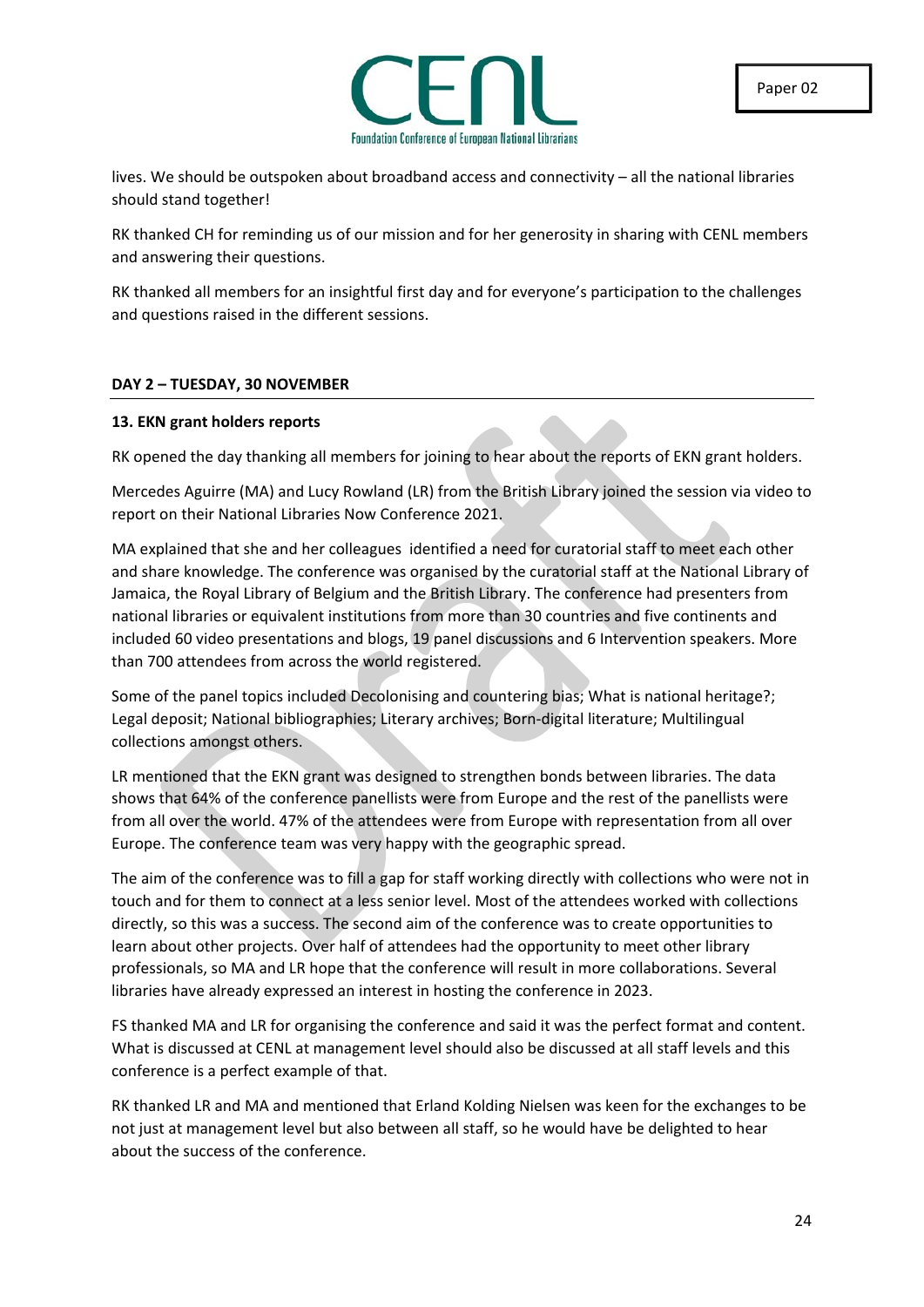

Janne Andresoo (JA) from the National Library of Estonia presented her report on 'Tomorrow is Tshaped: Work and competencies in  $21^{st}$  Century Library' conference organised in May 2021.

JA quoted the OSKA study: *"Instead of narrow specialisation, work skills are increasingly becoming cross-sectoral. The competencies of an ideal future employee would thus be T-shaped – with in-depth knowledge in at least one sector and ability to understand and interconnect other disciplines and people working in these disciplines".* This inspired the conference.

Thanks to the EKN grant, the National Library of Estonia was able to organise the technical side of the conference. The aim of the conference was to hear from librarians but also users.

Sessions included a talk by Dr Juan D. Machin-Mastrometteo on 'Current and Upcoming Perspectives for Libraries and Librarians'; Erik Boekestejin on 'Innovative and Creative Future Library'; Rainer Sternfeld on 'Modalities of Reading, Learning and Creativity in a Digital Society' amongst others.

338 participants from 20 countries registered for the conference.

### **14. Presentation by CENL Network Groups**

Maja Bogataj Jančič (MBJ) gave an overview of the mandate of the Copyright Network Group. The main issue is how to develop a memory institution in the digital age. Covid has been challenging and has fast-forwarded us into the future, which had an impact on copyright. The phase the Network Group currently covers is the development of the sub-website of CENL and tools for more effective sharing of information. MBJ spoke about the activities of the group in 2020: it agreed on the standardised form for the country reports and started to collect them; the group agreed on the structure of the webpage and the group collected initial info about the Covid-19 measures in the light of copyright. Everything couldn't just shift online during the pandemic, there were many copyright restrictions to consider. The Network Group's budget has not been used but the group aims to use it in the first half of 2022. MBJ gave an overview for the plans for the autumn 2021. The group feels that it does important work and it is an important network to exchange information. Single Market Act (EU) and libraries concerned will be focus points next year.

Inga Surgunte (IS) gave an overview of the mandate of the Books and Audiences Network Group. IS introduced the visual identity of the Network Group. IS shared the mission of the group: *"To provide a dynamic environment for discussion, dialogue and exchange of ideas and practices for bringing books and audiences together in exhibition settings, with an ambition to bring our findings to fruition"*. The group created a new visual identity, has a page on the CENL website and has continued to be active by organising a website on 28 October 2021 on *Unbound: exploring accessibility*. University research professionals joined the network (Leicester and Manchester); and the group has produced 'Talking Heads videos' exploring topics such as accessibility. IS showed an example of a 'Talking Head' short video with the German Museum of Books and Writing. The future plans of the Network Group include organising another webinar on book exhibitions and well-being & health and Season 2 of the BANG! Talking Heads series.

Jean-Philippe Moreux (JPM) gave an overview of the mandate of the "AI in National Libraries" Network Group. Libraries have expertise on data and data is central in modern AI (machine learning). Libraries have done a lot of experimentation and reached some achievements; even large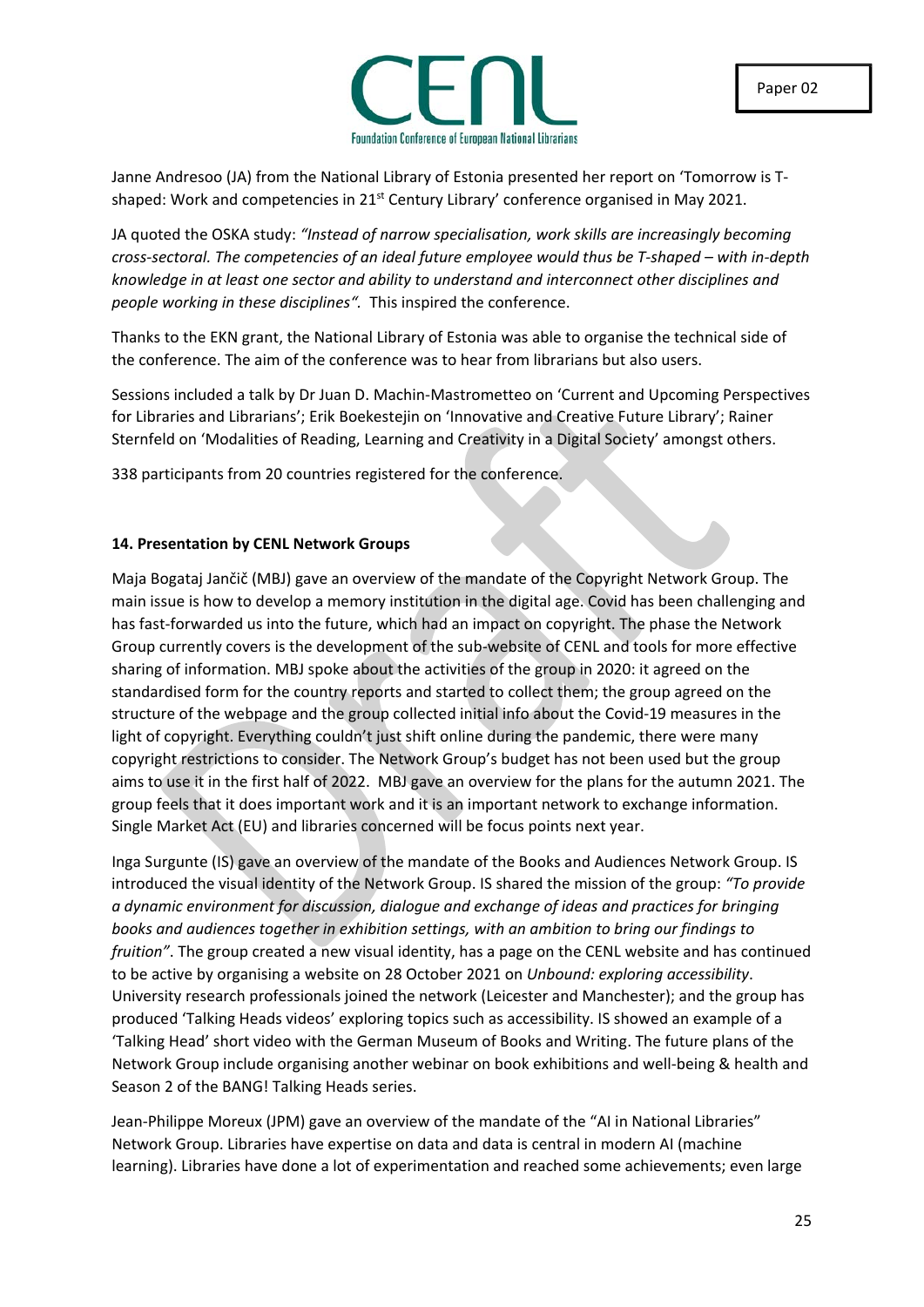

institutions can't experiment in all areas. Some barriers still exist (access to technical skills, transition from legacy systems to AI driven processes). JPM reminded delegates of the objectives of the group: to leverage the use of AI through better understanding and use; to promote sharing, collaboration and standardisation on AI between institutions and to identify areas of AI with particular significance for libraries. The actions so far include sharing experience on experiments and activities; publication of an AI cookbook for libraries on Github, based on case studies and designed in a way that allows a deep understanding of the core technologies and the test and reproducibility of the technical implementation. In 2021, they added enrichment with new recipes related to the extraction of named entities from textual content (Norway / Luxembourg). The group is currently working on a panel of library presidents and top managers on AI strategy and roadmap as part of the "Fantastic Futures 2021" conference (December 10, Bibliothèque nationale de France ) organized by the international initiative ai4lam.org. Finally, the group recently launched an AI survey sent to the CENL Network, about AI projects, initiatives, and roadmaps that are already active. The aim of the survey is to help identifying AI practitioners within libraries.

### **15. Presentation - AI and national libraries: The BnF as a case study**

Laurence Engel (LE) presented the Bibliothèque nationale de France's AI roadmap.

Like any other kind of technology, AI feeds the evolutionary processes of the BnF's tools and services , and of libraries in general. It is clear that AI can do something for libraries. Moreover, libraries have unique and rich resources that can contribute to the development of this technology; thus, libraries can also do something for AI. Because of the many uses of AI which have now been incorporated into daily life and the questions it raises in the realms of ethics and labour economics, not only can libraries do something for AI, they must also get involved.

It is the responsibility of national libraries to fully integrate Artificial Intelligence and its issues simultaneously in their strategy, in their action and in their discourse. There are three key elements at stake:

- 1. improving efficiency in the carrying of missions involving the management, conservation and dissemination of collections;
- 2. generally improving research prospects, based on the idea of a close and vital association between the development of new collections, the development of ever-more sophisticated tools and the emergence of new research;
- 3. citizens' responsibility (personal data, trust in algorithms) and the development of an AI culture at the library based on openness, transparency, and trust

The BnF integrated AI in the conception of its new site in Amiens. The new site has a proposed area of 6.3 hectares, of which 30,000 m<sup>2</sup> can be built upon offering the BnF very long-term prospects. This should cover a very large surface area for documents available for "building" with AI technology. will enable the BnF to become part of a local and regional cultural network that already has a rich cultural heritage network and infrastructure. The project is based on an ethical, demanding and inclusive approach to issues related to AI which can, in turn, rely on a very rich cultural heritage network and infrastructure. The project for the new site also includes a training plan to help staff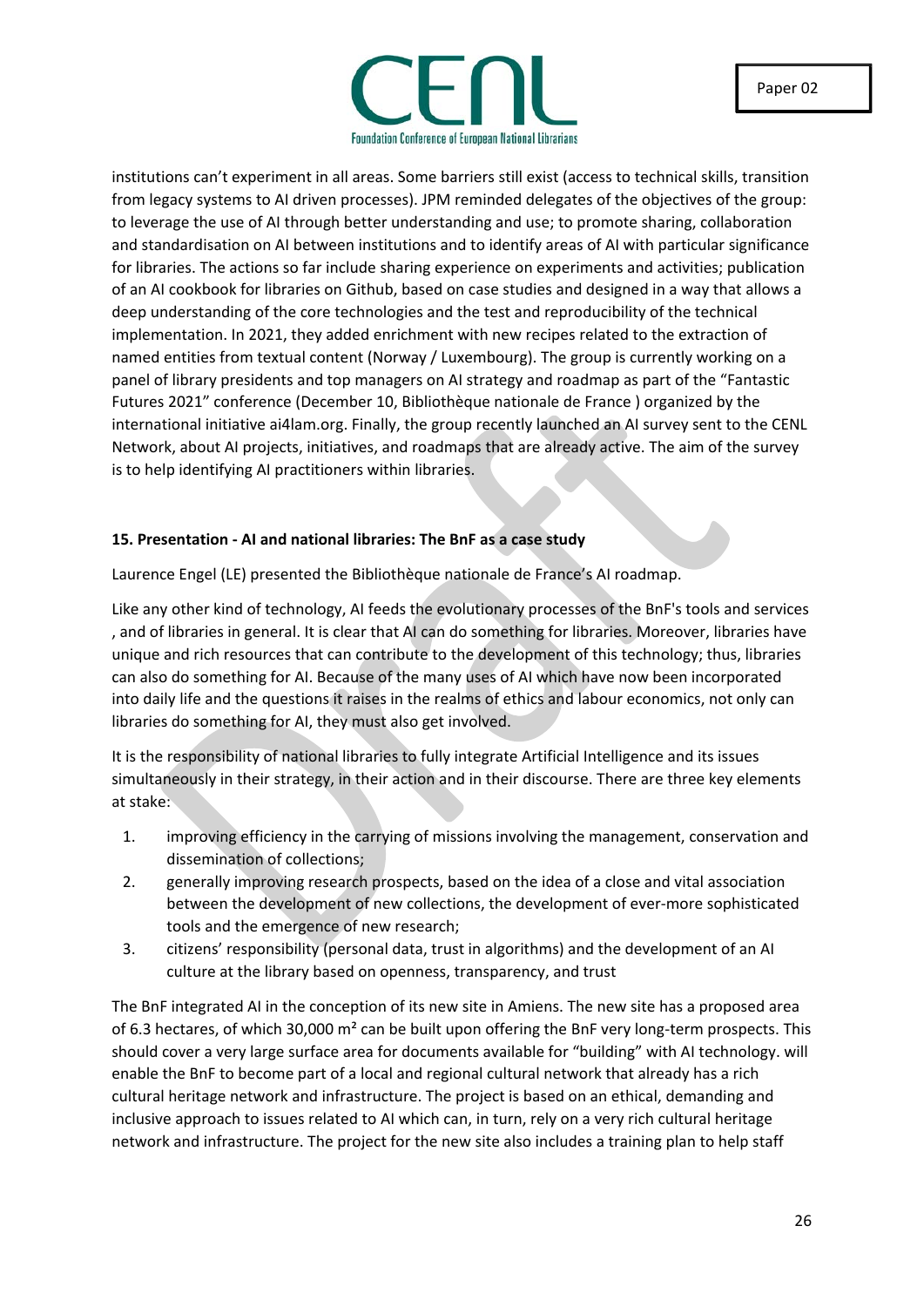

members increase their skills in AI, both for future specialists and for those who wish to learn more about it.

Why do we need AI?

- digitisation and dematerialisation of collections; the increase in data. For example, there are nearly 9 million documents in Gallica, more than 15 million records in the general catalogue and the upcoming arrival of a digital legal deposit.
- development of new types of collections, which pose new challenges: for example, internet archives.
- development of new relationships with users, and of a logic that places them at the centre, with all that this implies: concern for taking into account the traces they leave in order to better adapt the offer to their expectations, concern for interacting directly with them.

### Why now?

- the maturity of some types of technology, and especially the maturity in the industry, with the GAFANs (Google, Amazon, Facebook, Apple, Netflix) which have all placed AI at the heart of their strategy; development of consumer applications; and experiments or even development in libraries: OCR, IIIF, recommendations based on algorithms. LE referred to the ["AI Cookbook for libraries"](https://github.com/CENL-Network-Group-AI/Recipes/wiki/AI-Cookbook-for-Libraries) developed by the AI group of the CENL.
- a period of bibliographic transition (IFLA-LRM model) and of the development of new tools: not risking becoming obsolete as soon as these tools are launched because AI has not been integrated into their design.
- sustainability requirements, problems linked to sustainable development, search for financial savings: if AI can contribute to this, we must seize this opportunity.

### Why national libraries?

- because of the size of our holdings (collections, data, etc.) and especially because of their uniqueness (by their diversity, their encyclopaedic nature, their geographical extent, their chronological depth). This uniqueness makes these holdings attractive to AI researchers.
- because of our know-how, which predisposes us to interact with artificial intelligences and to inspire the confidence of partners and citizens alike.
- because we are part of an ecosystem, which includes ICCs.
- because of our privileged links with the world of research: academic research (via our numerous partnerships, hosting of researchers), Research &Development (via internal activities, services, experiments...)

LE explained the process of creating a digital roadmap at the BnF. In September 2020, Emmanuelle Bermès was given a mission to create a roadmap of AI at the BnF. The first version will be delivered in February 2021 and the final version will be released on 7 December. This is a logical outcome built on the BnF's past 15 years engaging with new technology via OCR and Gallica for example.

LE highlighted the need to build a coherent and unifying policy around AI by creating and engaging an AI community within the library. The roadmap is the result of collective work, which involved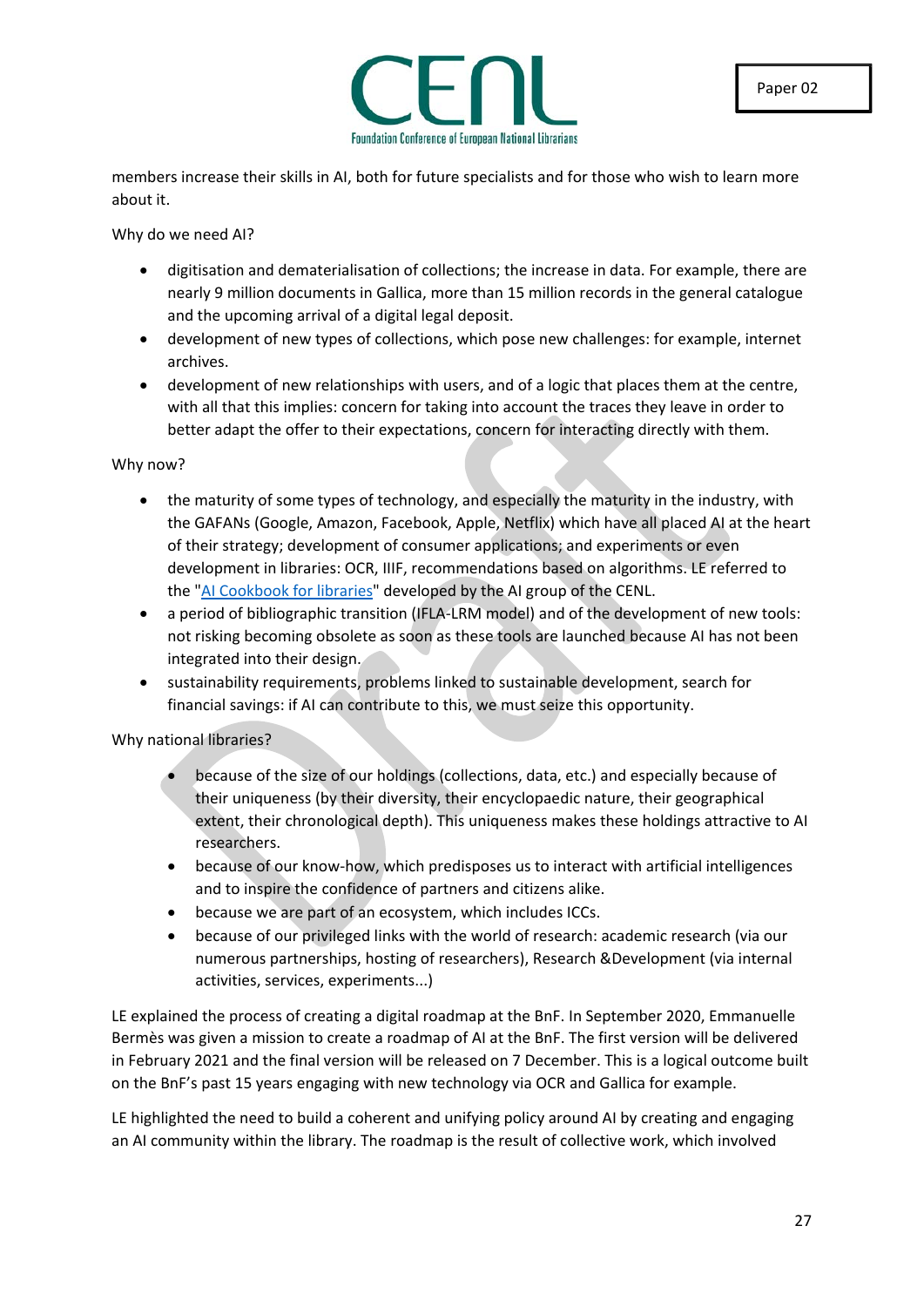

several people in thematic workshops and brainstorming meetings. Communicating is also key and here we find the concern for transparency and trust.

The lessons learned from this approach and the major actions to be retained at the BnF:

1. A potential development in all the fields of action of the BnF. AI potentially concerns everyone at the BnF, which will require support and AI must be considered in the development of each new project and each new tool. AI technologies can be used in different fields at the library: to create and enrich catalogue records; manage collections; search and improve access to content; put content into perspective and to make decisions.

2. The key role of the information systems department in infrastructure development: a 'support' department becomes a 'driving force' department.

3. the interest in working in areas that do not directly require the use of AI but are directly related to it, in particular automation and the cultural adaptation to the digital world in general, or even the data mapping work at BnF which has been enabled by the creation of a data architect position in 2018.

The two main challenges of this approach are:

- $\triangleright$  industrialisation: further developing experimentation and research in order to progressively integrate them into current processes (with all the support for change that this implies)
- $\triangleright$  the funding of projects. LE suggested a call to create a European project together, to respond collectively to calls for projects. The 2nd version of the roadmap, in the process of being validated, estimates the total budget needed at nearly 7.3 million euros.

In order to meet the challenges of AI, a roadmap of five actions was created for 2021-2026.

- 1. AI issues and projects have become part of the institution's global strategy. The roadmap echoes several other strategic documents of the BnF. It is not an end in itself. The roadmap is also linked to th[e BnF's data quality policy](https://www.bnf.fr/sites/default/files/2020-11/BnF_politique_qualit%C3%A9_des_donn%C3%A9es_synth%C3%A8se.pdf) and th[e BnF's digital roadmap.](https://www.bnf.fr/fr/schema-numerique-bnf) The scientific policy it defines will be fully integrated into the BnF's 2022-2026 Contract of Objectives and Performance.
- 2. Improving the organisation and implementation of R&D at the BnF. Over the past ten years, there has been a huge increase of digital collections at the National Library of France (BnF) – Gallica, internet archives, metadata, etc. – which has opened up new research perspectives. To meet new researchers' needs, the BnF has set up a new service: the BnF DataLab, aimed to support research teams in constituting and processing digital corpora. This space, designed for individual and collaborative work, has been open on the BnF's premises since October 2021 and is complemented by a website, api.bnf.fr.
- 3. Acquiring new skills which are essential to the emergence and management of AI projects. The development of a citizen culture regarding AI has been identified in some countries as an ethical issue for citizens. In an institution like the BnF, where the prospects of automation opened up by AI potentially affect all professions, the need for awareness is even more acute.
- 4. Adapting infrastructure and data management. Some of the needs identified include the availability of on-demand virtual machines, especially for researchers in the Data Lab, the availability of high-performance hardware (graphics cards, storage and processing space) for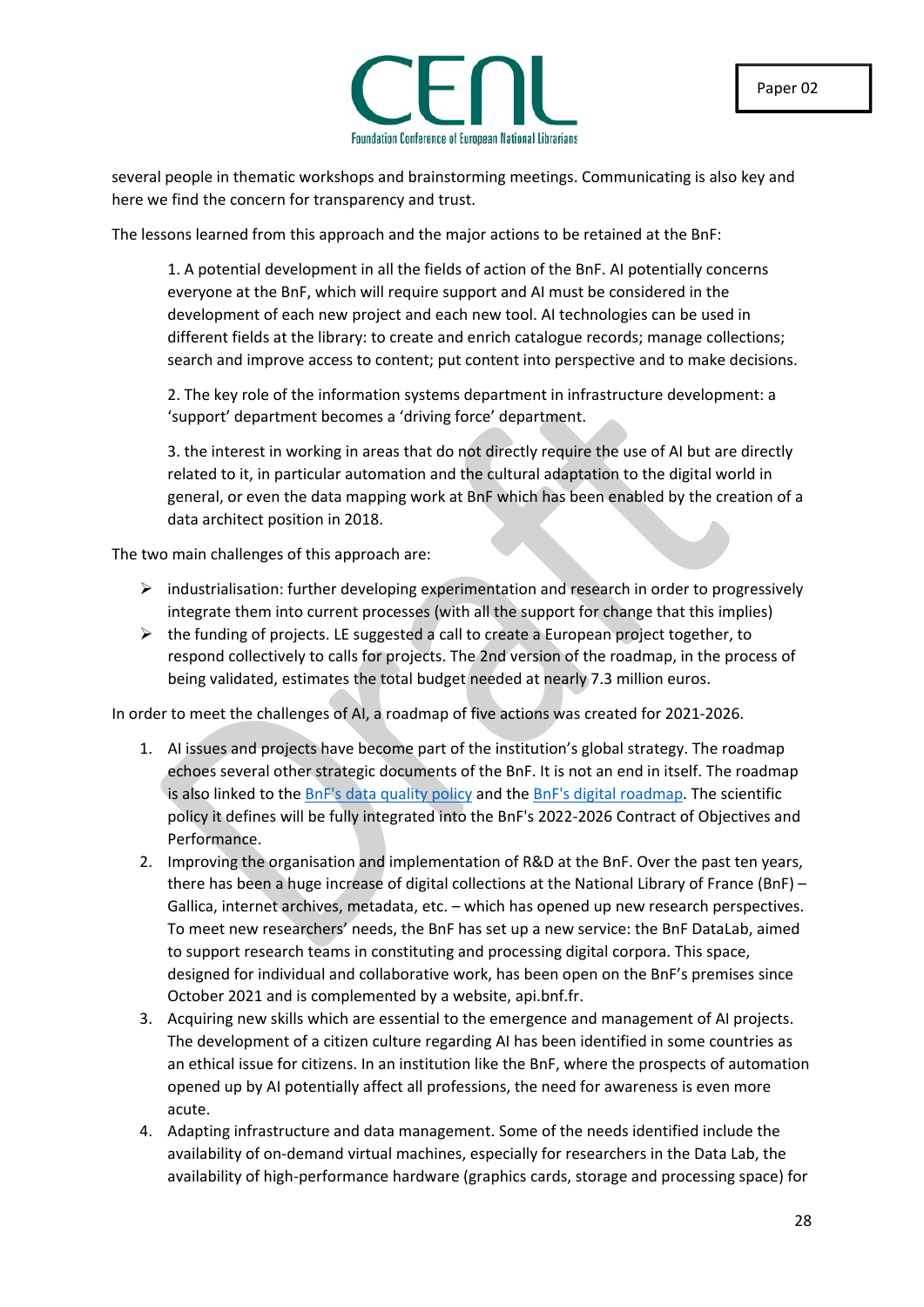

machine learning and data mining, the possibility of extending the infrastructure to the cloud ('overflow') when processing exceeds the BnF's server capacities.

5. Designing a multi-year program focusing on AI with other key players.

This roadmap has set out a series of actions, some of which have already been started.

RK thanked LE for her presentation.

Adrian Mihai Cioroianu (AMC) mentioned that we need to think about the new vulnerabilities for libraries. Libraries have a strong position because of our 'know-how' but we are different from commercial companies. We are aware of the dangers of AI and we can take a positive approach. Twenty years ago, we were afraid Google would kill libraries but these companies don't want to protect heritage and memory, they just want to make money. We have a role to play here.

FS said that AI is here, we have to embrace it. It's a process, it's part of the digital development ahead of us. It's our obligation as cultural memories to understand AI. We already use AI for lots of different things.

LE replied that it's not because we are connected that we will abandon our physical sites. It's important to maintain our physical collections. Funders interested in AI often ask us what we do with AI.

Karin Gronvall asked how can we avoid creating a gap between new systems like labs and traditional services?

LE replied that this is why the BnF created a roadmap and asked the IT department to have a special programme for AI. It's important to reassure staff and remind them that we've always had to deal with different new technologies and skills in libraries.

Frédéric Lemmers (FL) said that AI is an opportunity. People can be afraid of technology but the way we have used technology recently has created new audiences for us.

RK raised the point that there are questions of ethics and values. The British Library hosts the Turing Institute, which has a remit to work on the ethics of AI. National libraries, as civically driven institutions, are to not be passive in the debate and alert our users on the risks that are coming from AI. One application of AI is around the efficiency of processes, is that part of the BnF approach? Are jobs changing?

LE replied that some roles are changing but the BnF is working with its ministry to maintain staff for collections, especially with digital collections, at the same level.

RK confirmed that the British Library team also believes that we need the same amount of people but with different jobs.

### **16. Interactive session: Strategic priorities for national libraries & CENL for the next 4 years**

For this session, CENL members split into five groups to reflect on strategic priorities for national libraries & CENL for the next 4 years. Each group's Chair reported to the main group.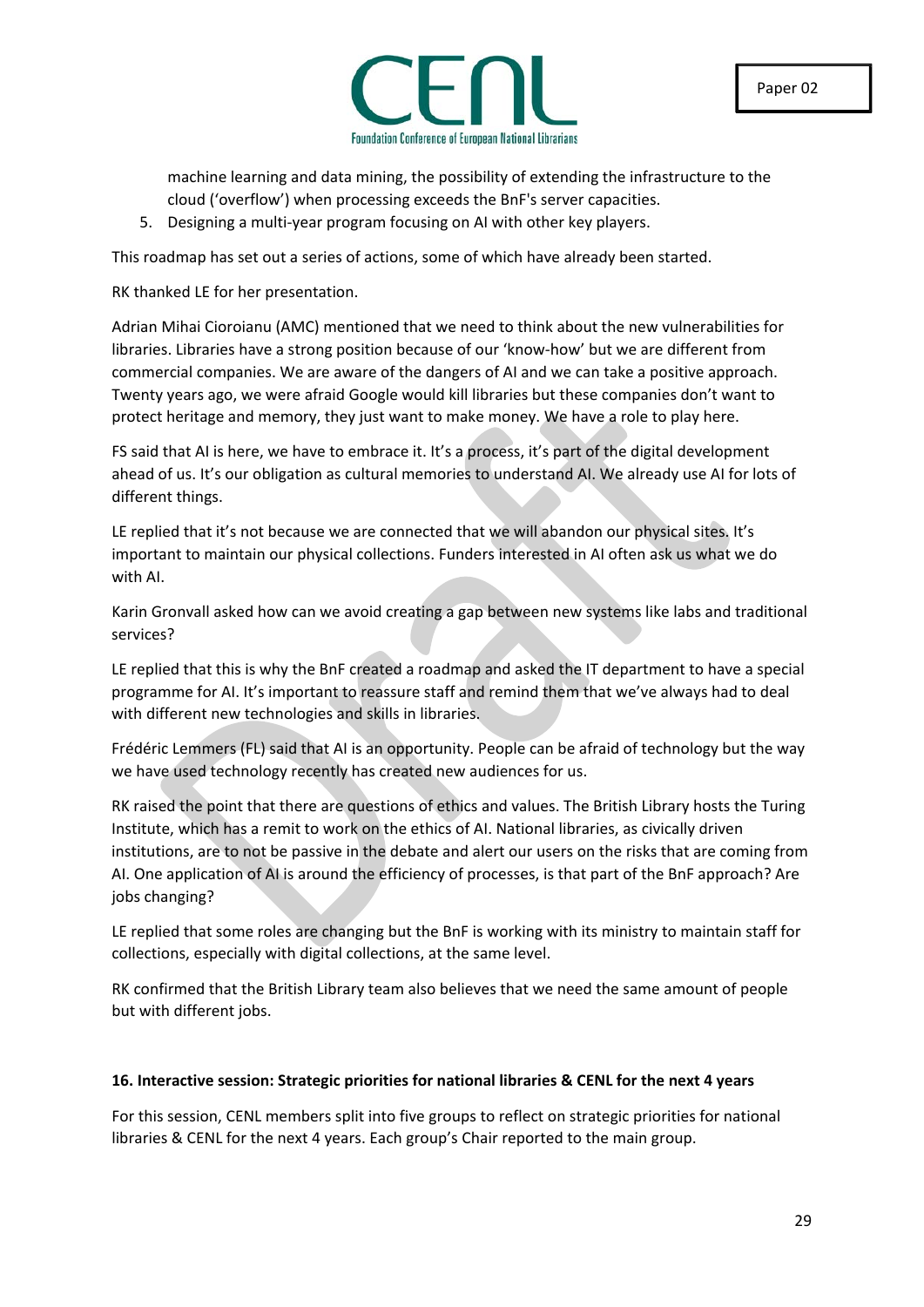

FS' group's first priority was digital collections. Their second priority was the upcoming changes for us as organisations and people. There is a change of mind-set. The third priority was to show the relevance of national libraries to society. To develop engagement with research, service design, connecting with big issues in society like sustainability, AI, diversity.

FS' group agreed that CENL shouldn't do less. AI should not just be a network group but a topic we look at with a more holistic point of view. The legal network group is relevant but we need more dialogue with publishers and authors.

CENL is a forum where you can talk freely about mistakes, unfinished things, you don't feel exposed, that's a great quality that we want to continue.

LE's group had similar priorities: digital collections vs physical and institutional changes. Cloud-based library services, cataloguing, fair data, AI etc. Building a digital infrastructure at top level. Supporting physical projects, increasing the visibility of libraries at national level, not just the capital. Members should share openly on the quality of physical sites and storage. On an institutional level, there is a necessity to simplify organisations, to develop more links with the scientific community, to develop staff skills. All these priorities will help us continue our adaptation.

LE thanked CENL for all the work that the organisation does. Sharing experiences and inspiring each other is key. We should also be speaking about failures and challenges. We should also talk about basic library issues. CENL should do more informal exchanges of papers, not just through the network groups. CENL could facilitate the exchange of contacts, so we can easily contact someone in a member library when we have a question. Perhaps there should be a new working group on a more general subject for example the legal deposit question.

IS's priorities focussed on sustainable financing. Fundraising and developing expertise on this. Another priority was on the changing missions of libraries: how we should balance our current mission while facing changes: regional/local partnerships. Managing transition to the digital age: open access, open publishing. How can we have flexible engagement in society?

CENL should support knowledge sharing, advocacy and promotion of national libraries. CENL could help with strengthening management capacity and help transferring it at other levels. CENL could also strengthen the network groups and make our staff more aware of the groups, so that people can easily reach out to them.

JA's group's priorities were focussed on digitisation / development of technology like AI / marketing strategies / developing digital skills. Open access as a movement: how is it connecting with CENL or is it a LIBER topic?

CENL can facilitate ways for members to learn from each other, facilitate the sharing, help contact and mobility through bursaries. Training would also be helpful. CENL could also connect not just directors but specialists. When something really exciting and new is happening in one of the members' libraries, we could inform CENL members and share the experience.

KG's group's priorities were around research support / green libraries / digital libraries. CENL could help develop best practice on digital libraries. CENL could do more advocacy supporting the voices of national libraries. CENL could have less static information on the website and have more focus on knowledge exchange.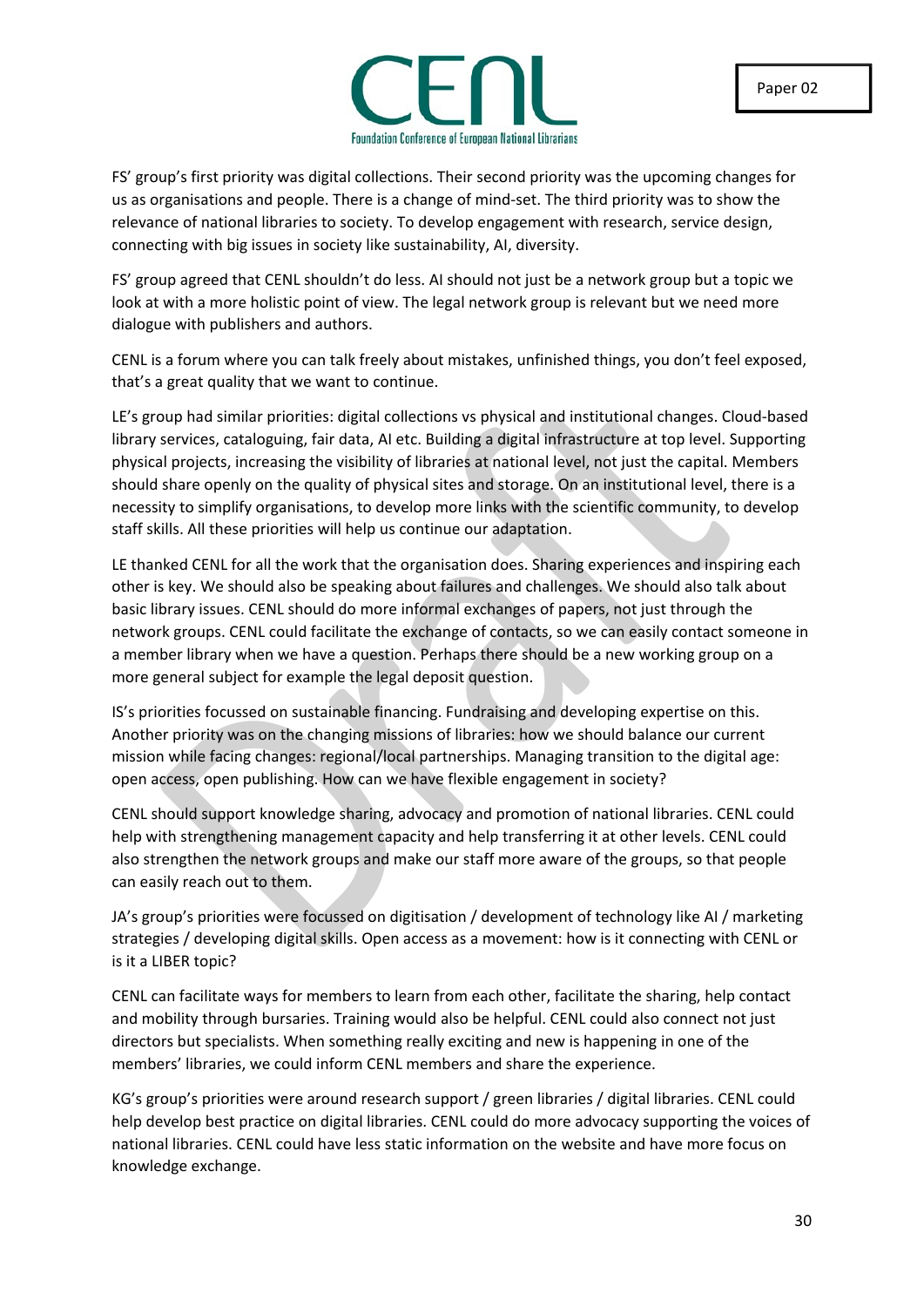

RK thanked all the Chairs for their feedback, which will be very useful for the new EC to start thinking about the next CENL strategy. MH encouraged members to sign up to the website and use the forum for their staff to share and exchange.

### **17. Presentation by the 2022 host**

Taner Beyoglu (TB), Assistant Director General of the National Library of Turkey, thanked the British Library team and the National Library of Belgium team for all their work in organising the 2021 AGM. TB said that his team was looking forward to working with German National Library team to organise the 2022 AGM in Ankara. TB explained that in Turkish culture, presents are a sign of respect and presented RK and SL with gifts from the National Library of Turkey.

Ali Odabaş (AO), Director General of the National Library of Turkey explained that national libraries are really important to contribute to the social development of society. Knowledge must be used.

The National Library of Turkey has been working in its present building since 1983 with 400 staff in three blocks. The library has a user capacity of 1,300 people and serves 700,000 users annually. The National Library has also developed digital services as it aims to serve its users better in the digital world and adapt. The National Library has signed MoUs with 38 organisations.

AO said that his team is looking forward to CENL members joining them in Ankara. AO learnt a lot from all of CENL members in Brussels and hopes to stimulate similar discussions in Turkey.

### **18. Closing remarks**

FS explained that this AGM had been his first physical step in the community of European national libraries and it was an inspiring experience. FS said that he is delighted to take over as Chair, and therewith host the CENL Secretariat, and the BL team has made the transition very easy. The Secretariat and Executive Committee are facilitators and it will be up to us a community to develop ideas, to bring forward our relevance to society. Willy Brandt said that *'the best way to predict the future is to shape it together'*. We can shape the future of national libraries together. National libraries are active memories of the past, present and the future.

RK reiterated how delighted he has been to serve the CENL community. At the British Library the team talks about our mission being focused on opening up our collections for research, inspiration and enjoyment. We have learnt and been inspired so much from and by CENL members and have enjoyed every moment. The British Library will remain dedicated to CENL and RK's team is looking forward to continuing working with all CENL members. RK gave a final thanks to SL and her team as they have prepared this AGM meticulously and showed resilience and attention. The CENL AGM in Brussels has been a fantastic show of love and hospitality.

SL thanked her team for all their work on the AGM. SL enjoyed meeting new CENL members and has learnt a lot over two days. HP and SL thanked Katarina Krištofová & Sandra Collins from the EC and the British Library team. SL mentioned that she learnt a lot from RK and his team over the past few years and the British Library team has professionalised CENL as an organisation.